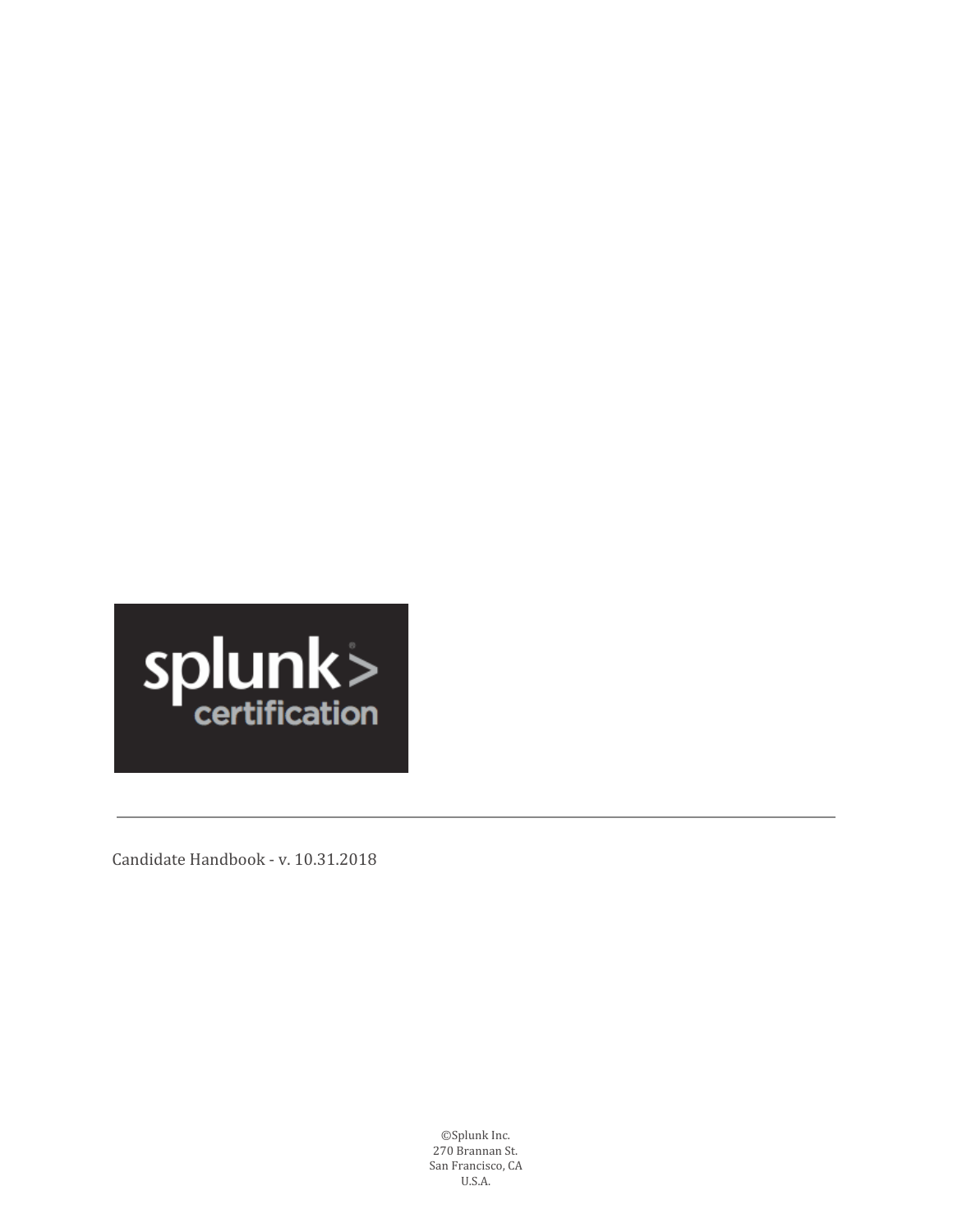### SPLUNK CERTIFICATION

### **Candidate Handbook**

Table of Contents

| $\overline{2}$ |
|----------------|
| 3              |
| 5              |
| 6              |
| $\overline{7}$ |
| 8              |
| 9              |
| 10             |
| 11             |
| 14             |
| 21             |
| 28             |
| 29             |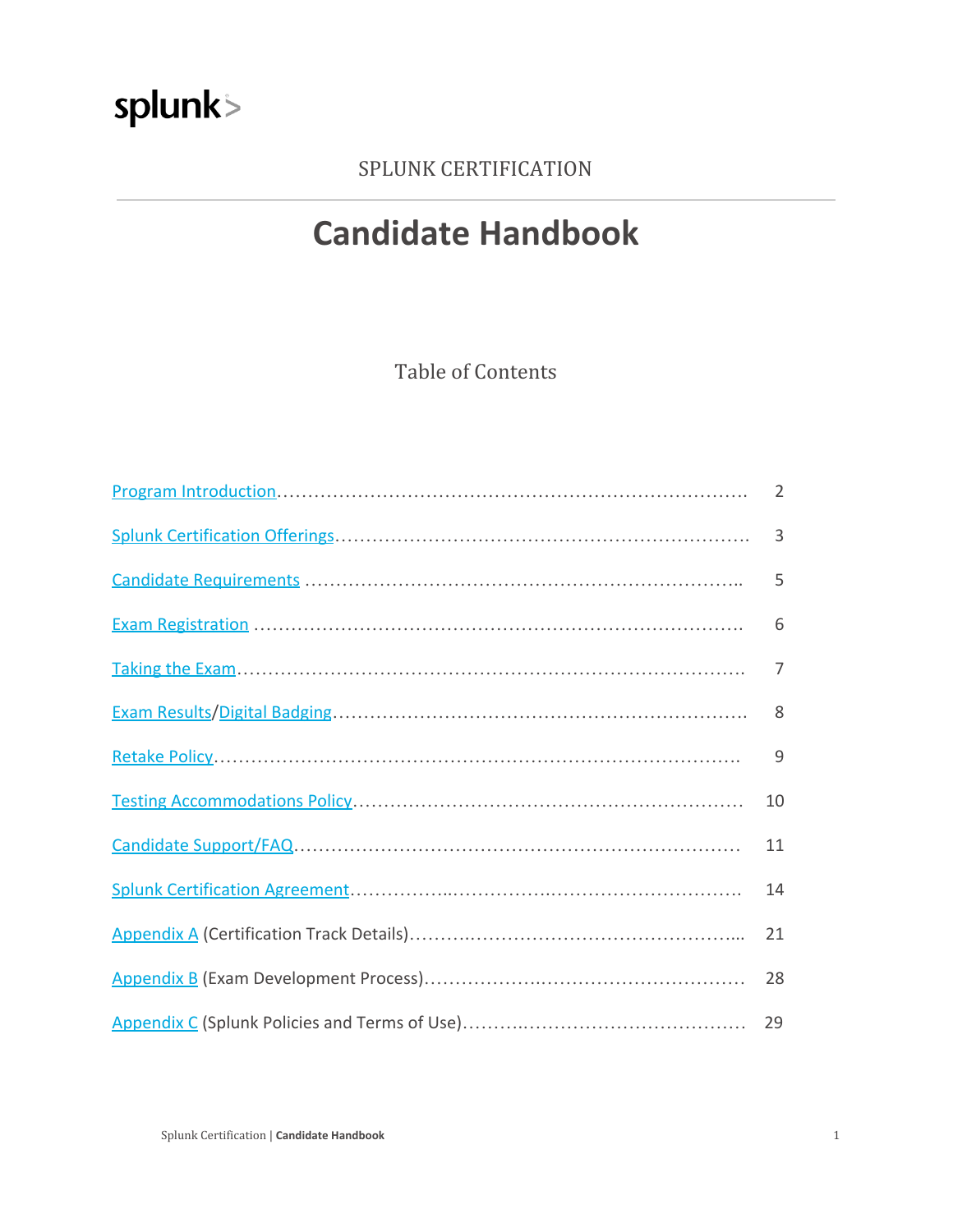### <span id="page-2-0"></span>**PROGRAM INTRODUCTION**

Hello and welcome to Splunk Certifications! This handbook is designed as a comprehensive resource for candidates looking to learn more about the program, to gain understanding about our policies and procedures, and to select the certification track of their choice.

#### *Why should I get Splunk Certified?*

We're glad you asked. Here at Splunk, we are on a mission to make machine data accessible, usable, and valuable to everyone. SplunkⓇ Enterprise and Splunk Cloud™deliver massive scale and speed to give our customers the real-time insights needed to boost productivity, security, profitability, and competitiveness… *but not everyone knows how to use it.*

From novice to expert, Splunk can be harnessed by anyone with the right training — and it has never been easier to get up to speed. Whether you're simply learning your way around the Splunk platform or getting certified to become a Splunk ninja, there is a [learning](https://www.splunk.com/en_us/training.html#learningpath) path or [certification](https://www.splunk.com/en_us/training.html#certificationtrack) track for you!

Our certification program is designed to train candidates for their current role **or for the role they seek as an industry professional** to better serve their organization or to become a highly skilled, standout applicant in today's competitive job market.

Our goal is to certify exceptional, well-trained, sought-after professionals that our industry peers recognize as experts in their field.

*Are you sold on Splunk Certifications? Keep reading to learn more about our current of erings...*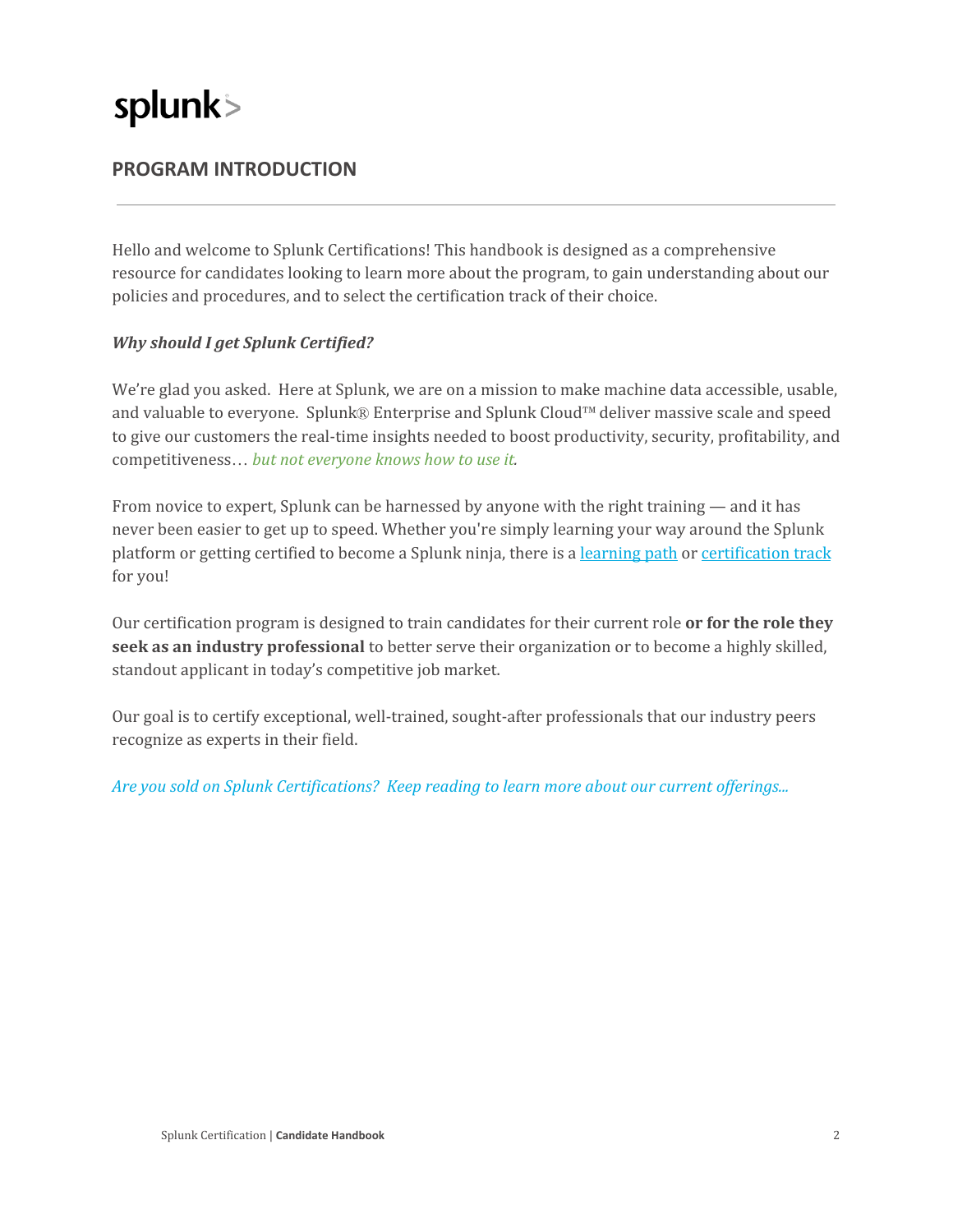### <span id="page-3-0"></span>**SPLUNK CERTIFICATION OFFERINGS**

Here are our 2018 certification offerings, in order from entry-level to highly technical:

#### **SPLUNK CORE [CERTIFIED](https://www.splunk.com/en_us/training/certification-track/splunk-core-certified-user/overview.html) USER**

A Splunk Core Certified User is able to search, use fields, create alerts, use look‑ups, and create basic statistical reports and dashboards in either the Splunk Enterprise or Splunk Cloud platforms. This foundational, entry‑level certification demonstrates an individual's basic ability to navigate and use Splunk software.

#### **SPLUNK CORE [CERTIFIED](https://www.splunk.com/en_us/training/certification-track/splunk-core-certified-power-user/overview.html) POWER USER**

A Splunk Core Certified Power User has a basic understanding of SPL searching and reporting commands and can create knowledge objects, use field aliases and calculated fields, create tags and event types, use macros, create workflow actions and data models, and normalize data with the Common Information Model in either the Splunk Enterprise or Splunk Cloud platforms. This foundational, entry‑level certification demonstrates an individual's foundational competence of Splunk's core software.

#### **SPLUNK [ENTERPRISE](https://www.splunk.com/en_us/training/certification-track/splunk-enterprise-certified-admin/overview.html) CERTIFIED ADMIN**

A Splunk Enterprise Certified Admin manages various components of Splunk Enterprise on a daily basis, including license management, indexers and search heads, configuration, monitoring, and getting data into Splunk. This foundational, moderate‑level certification, designed for Enterprise administrators, demonstrates an individual's ability to support the day-to-day administration and health of a Splunk Enterprise environment.

#### **SPLUNK [ENTERPRISE](https://www.splunk.com/en_us/training/certification-track/splunk-enterprise-certified-architect/overview.html) CERTIFIED ARCHITECT**

A Splunk Enterprise Certified Architect has a thorough understanding of Splunk Deployment Methodology and best-practices for planning, data collection, and sizing for a distributed deployment and is able to manage and troubleshoot a standard distributed deployment with indexer and search head clustering. This highly technical certification, designed for Enterprise architects, demonstrates an individual's ability to deploy, manage, and troubleshoot complex Splunk Enterprise environments.

#### **SPLUNK CERTIFIED [DEVELOPER](https://www.splunk.com/en_us/training/certification-track/splunk-certified-developer/overview.html)**

A Splunk Certified Developer builds apps using the Splunk Web Framework. This certification, introduced in Fall 2018 and specifically designed for developers on the Splunk platform, demonstrates an individual's expertise in drilldowns, advanced behaviors and visualizations, planning, creating, and packaging apps, and REST endpoints.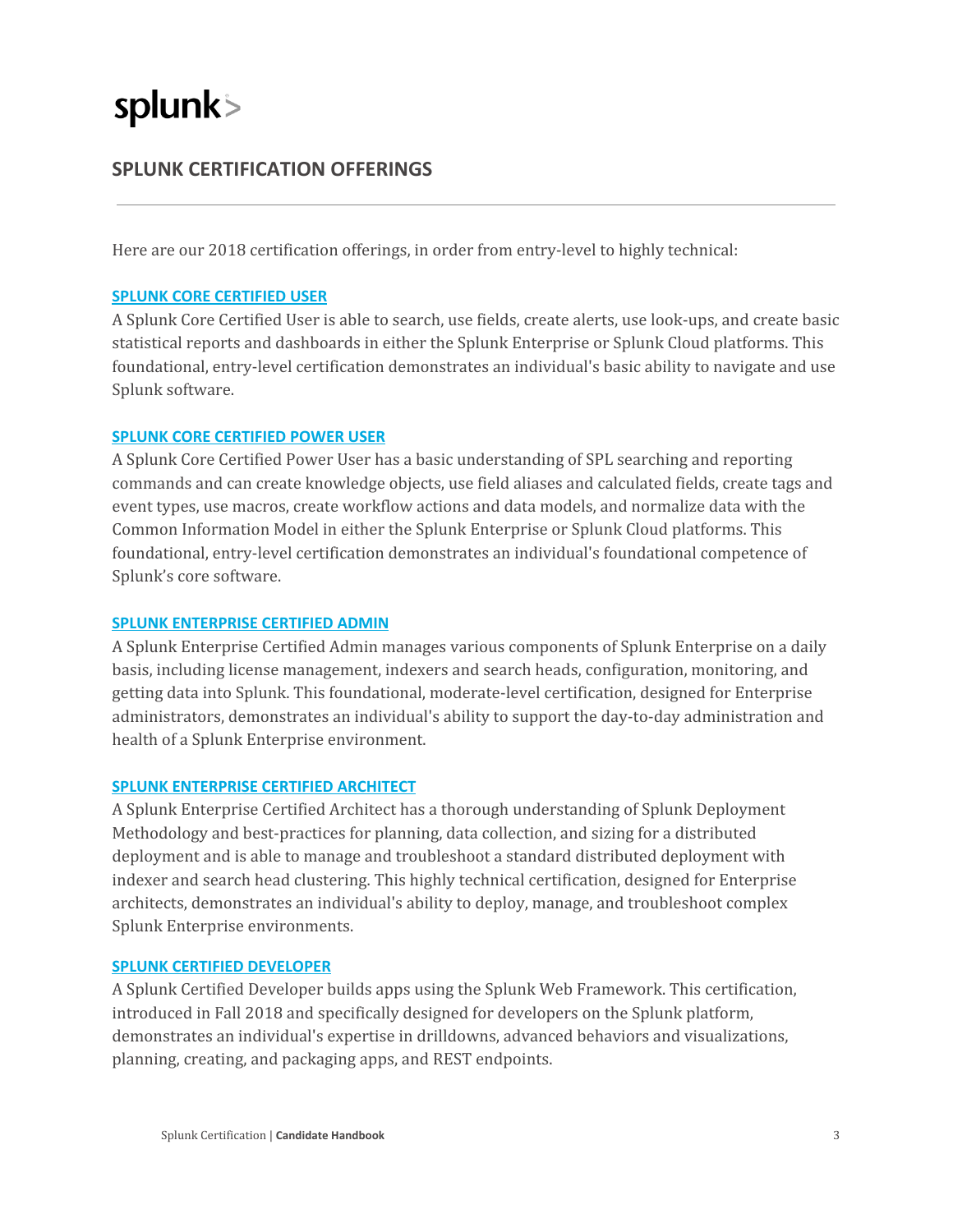#### **SPLUNK [ENTERPRISE](https://www.splunk.com/en_us/training/certification-track/splunk-es-certified-admin/overview.html) SECURITY CERTIFIED ADMIN**

A Splunk Certified Enterprise Security Admin manages a Splunk Enterprise Security environment, including ES event processing and normalization, deployment requirements, technology add-ons, settings, risk analysis settings, threat intelligence and protocol intelligence configuration, and customizations. This app‑specific certification, introduced in Fall 2018 and designed for Splunk Enterprise Security administrators, demonstrates an individual's ability to install, configure, and manage a Splunk Enterprise Security deployment.

#### **SPLUNK IT SERVICE [INTELLIGENCE](https://www.splunk.com/en_us/training/certification-track/splunk-itsi-certified-admin/overview.html) CERTIFIED ADMIN**

A Splunk IT Service Intelligence Certified Admin installs and configures Splunk's app for IT Service Intelligence (ITSI), including ITSI architecture, deployment planning, service design and implementation, notable events, and developing glass tables and deep dives. This app-specific certification, introduced in Fall 2018 and designed for Splunk IT Service Intelligence administrators, demonstrates an individual's ability to deploy, manage, and utilize Splunk ITSI to monitor mission-critical services.

*Each of the above certification tracks includes prerequisite coursework, ranging from selfpaced eLearning (for our entrylevel certifications) to instructorled classroom environments. In order to complete the course(s), candidates must complete each module, lab, and any included quizzes or knowledge checks. Candidates who do not complete (or fail) the courses will not be eligible for the exams.*

Please visit **[Appendix](#page-21-0) A** for the full requirements of each certification path listed above, including links to download the test blueprints and certification track flowcharts. This information, and test blueprints which detail the topics covered by each exam, are also readily available via [Splunk.com/Education](https://www.splunk.com/en_us/training.html).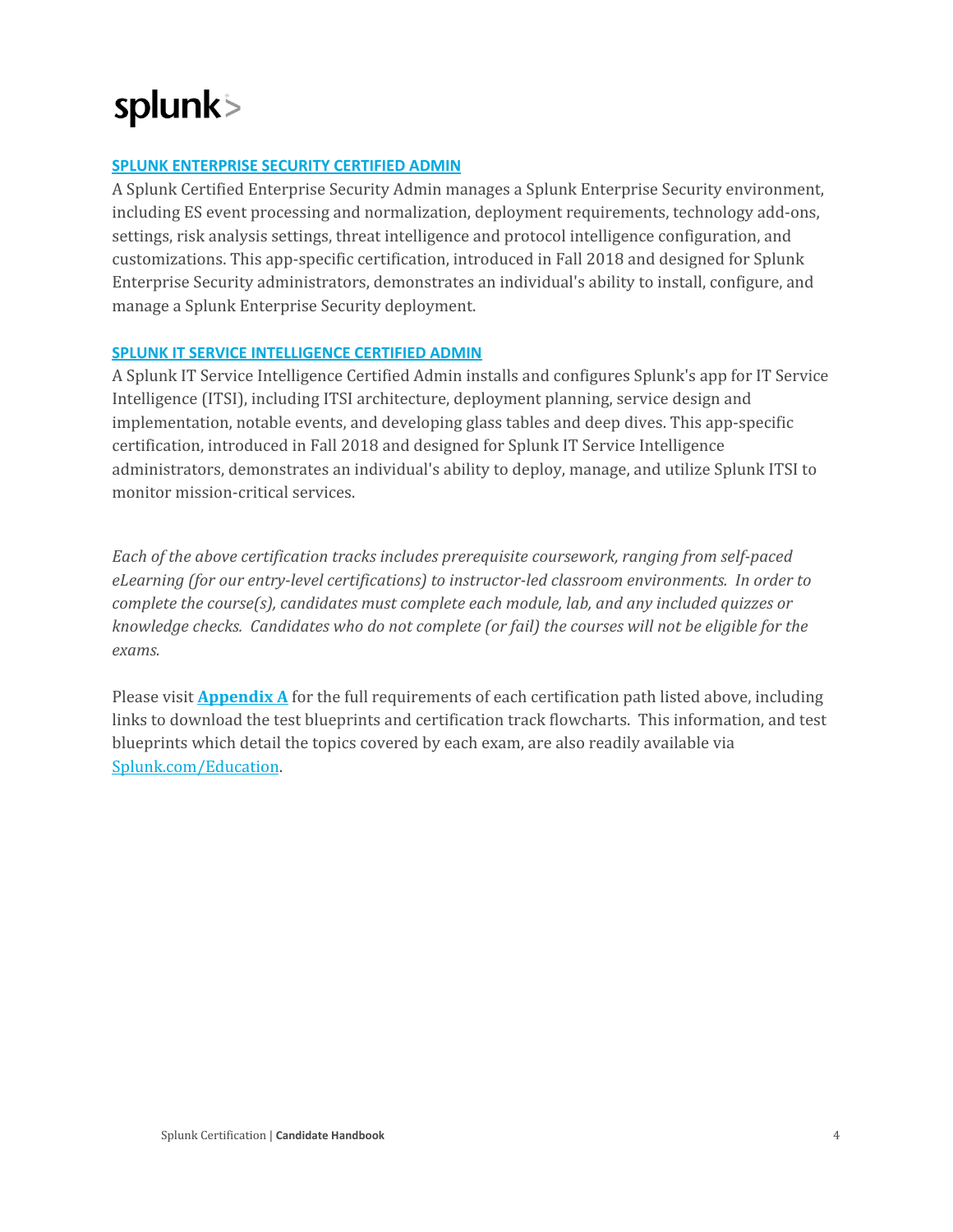### <span id="page-5-0"></span>**CERTIFICATION CANDIDATE REQUIREMENTS**

As part of our program's partnership with PearsonVUE, all exam registrants must adhere to a few universal guidelines (no exceptions):

- Must have a Splunk.com account/username, linked to a valid, current email address.
- Must create an account with PearsonVUE: [www.pearsonvue.com/splunk](http://www.pearsonvue.com/splunk). *Note: the name used for exam registration must match the full name on candidate's photo ID.*
- Must be at least 18 years of age. Candidates age 13-17 who wish to participate must provide a **signed parental acknowledgement form** (available as Exhibit 1, attached to the Splunk Certification Agreement, included on page 12)
- Must pay registration fee of \$125 per exam (or \$500 for 5 exam registrations).
- Must provide valid photo ID **and** a second form of identification showing legal name (e.g. credit card, military ID, student ID, etc.) at the time of exam.
- Must agree to Splunk Certification Agreement (see page 12, also found [here](https://www.splunk.com/en_us/training/faq-training.html)).
- Online proctoring candidates must meet the PearsonVUE system requirements (available at [www.pearsonvue.com/splunk/op\)](http://www.pearsonvue.com/splunk/op).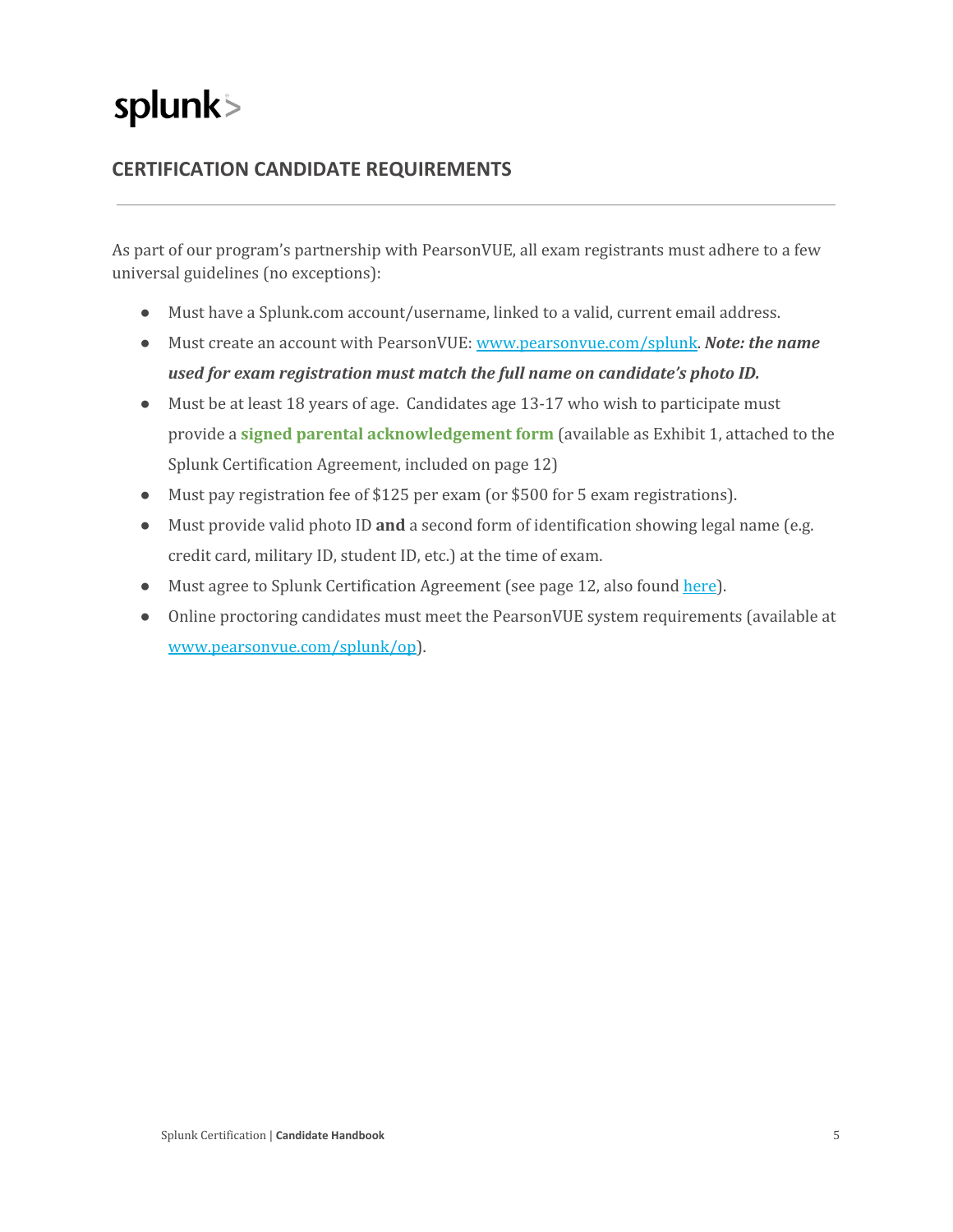### <span id="page-6-0"></span>**EXAM REGISTRATION**

When you're ready to take a Splunk Certification exam, please see our Exam [Registration](https://www.splunk.com/pdfs/training/Exam-Registration-Tutorial.pdf) Tutorial for registration assistance.

As a reminder, each exam registration (including retakes) costs \$125. Bulk registration vouchers can be purchased at a discounted price of five registrations for \$500.

There are three ways to purchase a PearsonVUE registration voucher:

1) Directly from PearsonVUE.

This is the most streamlined approach. Follow the steps for account creation and exam registration provided at [www.pearsonvue.com/splunk](http://www.pearsonvue.com/splunk). Payment will be collected at the time of registration. You can also visit the Pearson VUE [voucher](https://home.pearsonvue.com/For-test-centers/Voucher-store.aspx) store for direct purchase.

2) From Splunk (as an individual)

Log into your existing account at Splunk.com/Education to purchase a registration code. Payment can be made via credit card or existing Splunk Education credits. Splunk will email you a unique registration code, which can be used for registration at [www.pearsonvue.com/splunk](http://www.pearsonvue.com/splunk).

3) From Splunk (as an account).

Your Splunk Sales Rep can add certification exams to any deal. Once the number of vouchers has been requested, Splunk will email your unique registration codes, which can be used for registration at [www.pearsonvue.com/splunk](http://www.pearsonvue.com/splunk).

All scheduled exams are subject to a minimum 24-hour cancellation and/or rescheduling policy. Failure to cancel or reschedule an exam within this timeframe results in forfeiture of registration fee.

Please refer to the PearsonVUE FAQ [page](https://home.pearsonvue.com/Test-taker/FAQS.aspx) for more information.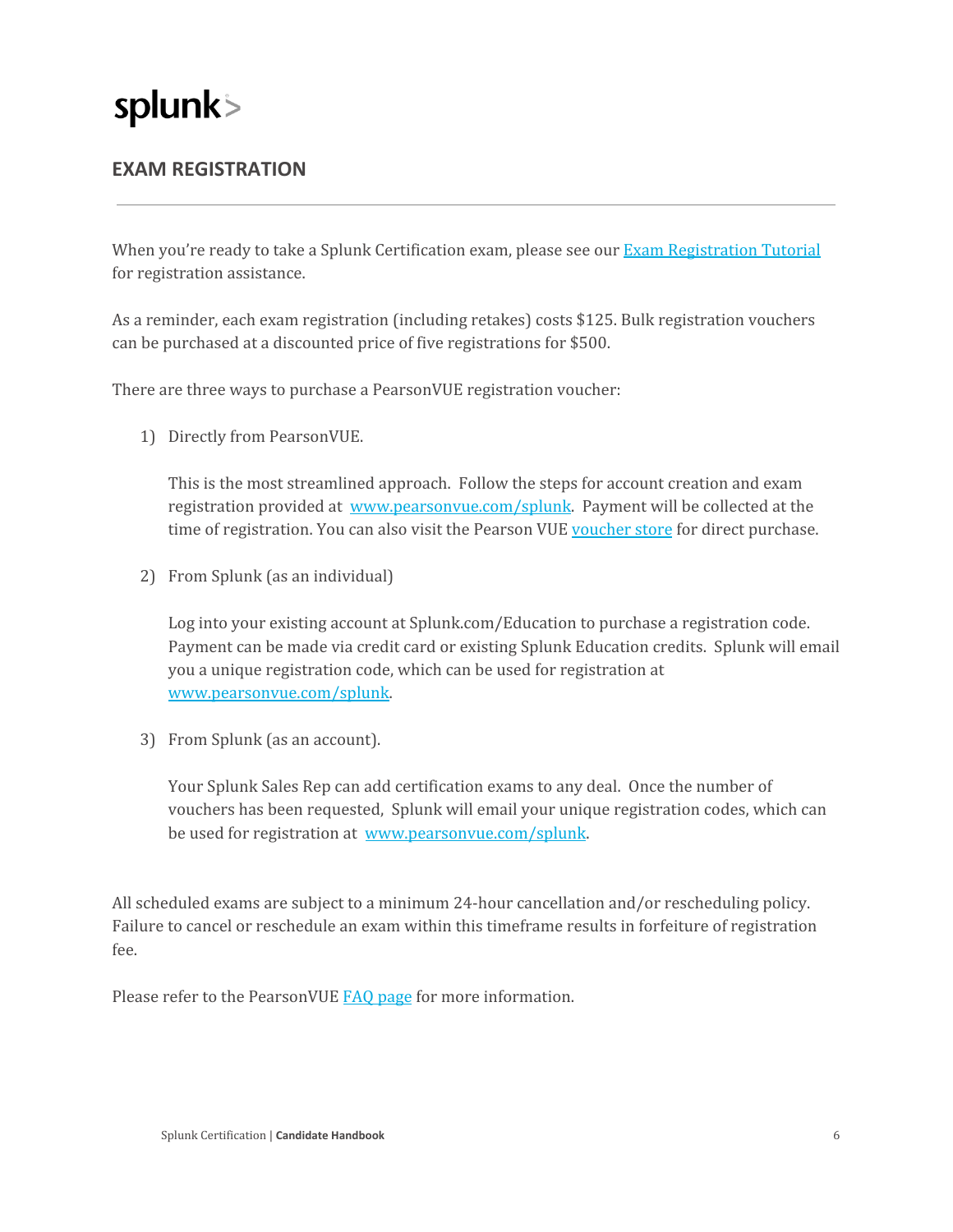### <span id="page-7-0"></span>**TAKING THE EXAM**

There are two options for taking an exam through PearsonVue.

- 1) In‑person at a Pearson Test Center.
- 2) At home via online proctoring\*.

\*Please note - candidates who opt for online proctoring must complete (and pass) a SYSTEM TEST from the same computer and location which will be used for the exam prior to exam day. Administrative rights on the computer *are required to download the software. The system test is available via: <http://www.pearsonvue.com/splunk/op/>.* If your system does not meet the requirements, please register to take the exam at a testing center. If your *computer is found not to meet requirements and you have missed the 24‑hour cancellation window, you are* unlikely to receive a refund. We strongly encourage candidates to read this [overview](https://www.splunk.com/pdfs/training/Online-Proctored-Exam-Delivery-Overview.pdf) prior to scheduling an exam *via online proctoring.*

Splunk Certification exams are **not** open‑note. This means that any reference material (notes, course documentation, access to Splunk Docs or Splunk Answers, etc.) is strictly prohibited. Both on‑site and online proctors are trained to identify unauthorized materials or behavior. *Any perceived violation of the closed-book policy will result in automatic failure and forfeiture of registration fees.*

All exams will be timed for a total duration of 57\* minutes, with the exception of the Splunk Enterprise Architect exam (87\* minutes). This means candidates must submit their answers for scoring prior to the 57‑minute (or 87‑minute) mark. *Exams launched in their beta phase (Splunk Certified Developer, Splunk Enterprise Security Certified Admin, Splunk IT Service Intelligence Certified Admin) will be 87\* minutes. This is subject to change once the exam forms are finalized (projected early 2019).* Both onsite and online exams will provide candidates with a running clock for time management purposes. Candidates are responsible for managing their time appropriately. For more information regarding exam length and seat time, click [here.](https://www.splunk.com/pdfs/training/Splunk-Certification-Exam-Duration.pdf)

During the exam, candidates **will** be able to mark questions "Flag for Review", go back to previously answered questions, and will have a final opportunity to review all answers prior to submitting the exam for scoring. Once submitted, all scores are considered final.

\*Total exam time is 60 (or 90) minutes with three minutes allotted to reviewing/accepting the exam agreement. Total exposure to exam *content (i.e. exam questions) is, therefore, 57 (or 87) minutes.*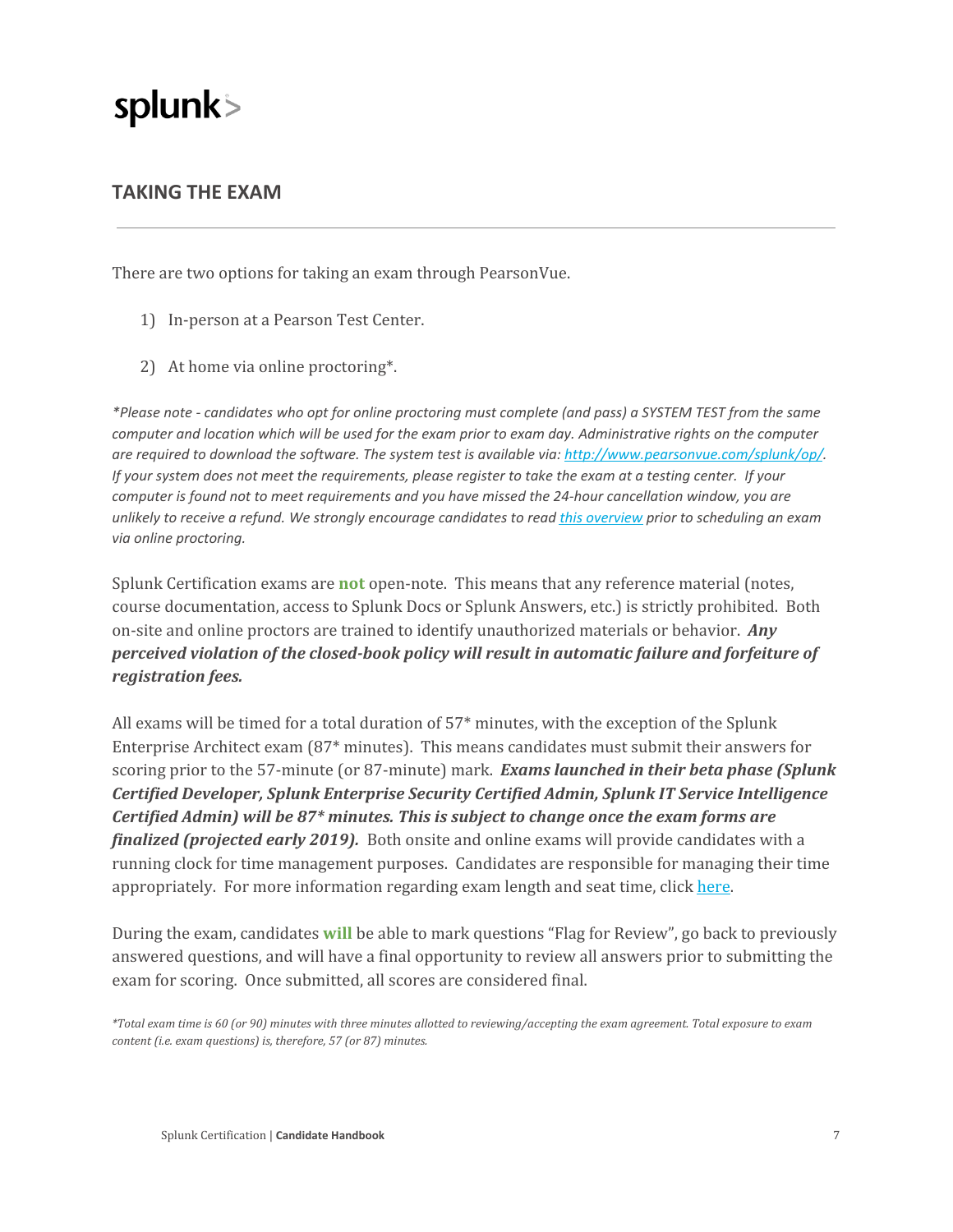### <span id="page-8-0"></span>**EXAM RESULTS/SCORE REPORTING**

Immediately after submitting the exam, the candidate's results (pass or fail) will be displayed. For candidates testing onsite, a printout of these results will be provided by the on-site proctor. Candidates testing via online proctoring will not receive a hard copy of their results, but will have the option to print a score report via their Pearson online account.

Candidates (both onsite and online) who pass the exam will not receive any additional feedback regarding exam performance.

**Unsuccessful candidates** (both onsite and online) can access additional information (including section feedback) via their Pearson online account. A question-by-question analysis will not be **provided.**

**Please note the following exams are being launched in their beta phase:**

- **● Splunk Certified Developer**
- **● Splunk Enterprise Security Certified Admin**
- **● Splunk IT Service Intelligence Certified Admin**

This means that that candidates who complete the exam will not immediately receive pass/fail results. The targeted date for announcing results to individuals who complete this exam is January 2019, but this is dependent on getting a sufficient number of exam registrants to analyze performance data.

#### <span id="page-8-1"></span>**DIGITAL BADGING**

Candidates who pass the exam will also receive, via email, a **digital badge** for use in an email signature, on networking/social media sites (e.g. LinkedIn), or for professional qualification verification purposes (e.g. HireRight or other recruiting agencies). Digital badges are unique to the candidates who earn them and cannot be altered, edited, or shared.

For more information on digital badges, please visit <https://www.youracclaim.com/>.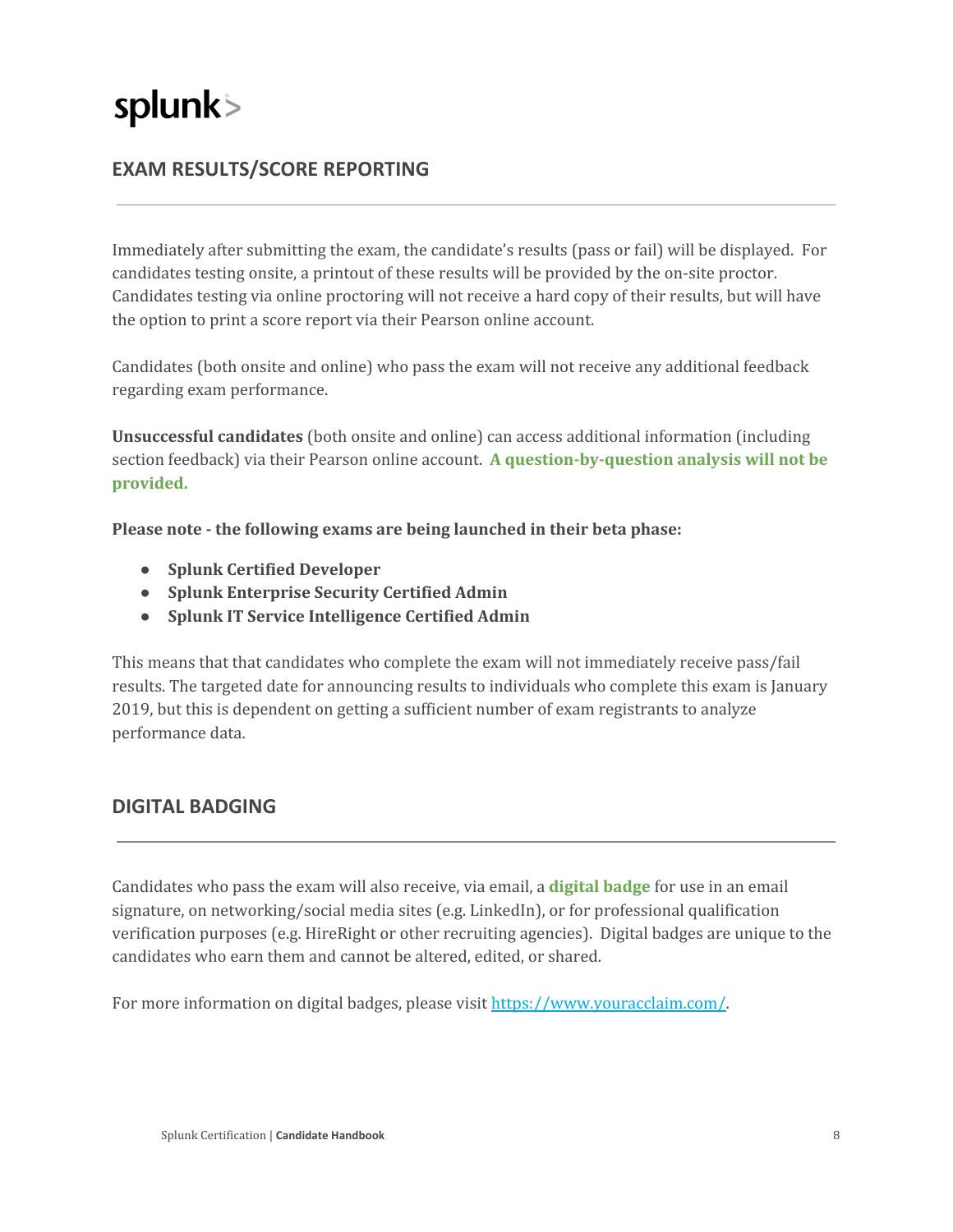### <span id="page-9-0"></span>**RETAKE POLICY**

Candidates who do not pass an exam on their first attempt must wait 7 days to retake the exam. Wait time begins the day *after* the exam. Please refer to the table below:

| <b>First Attempt</b> | <b>Second Attempt (the following week)</b> |
|----------------------|--------------------------------------------|
| Monday               | Tuesday                                    |
| Tuesday              | Wednesday                                  |
| Wednesday            | Thursday                                   |
| Thursday             | Friday                                     |
| Friday               | Saturday                                   |
| Saturday             | Sunday                                     |
| Sunday               | Monday                                     |

Candidates who do not pass an exam on their second attempt must wait 14 days to retake the exam. Wait time begins the day *after* the attempt.

Subsequent retakes are as follows:

- Third attempt 4 weeks or 28 days
- Fourth attempt 8 weeks or 56 days
- Fifth attempt 8 weeks or 56 days

Retakes beyond the 5th attempt will be considered on a case-by-case basis. Splunk reserves the right to deny a retake beyond the 5th attempt.

#### **RETAKING PREVIOUSLY PASSED EXAMS**

Candidates will not be permitted to retake any exam they have previously passed, unless directly related to a recertification requirement approved by Splunk.

This information is also readily available via **Splunk.com/Education**.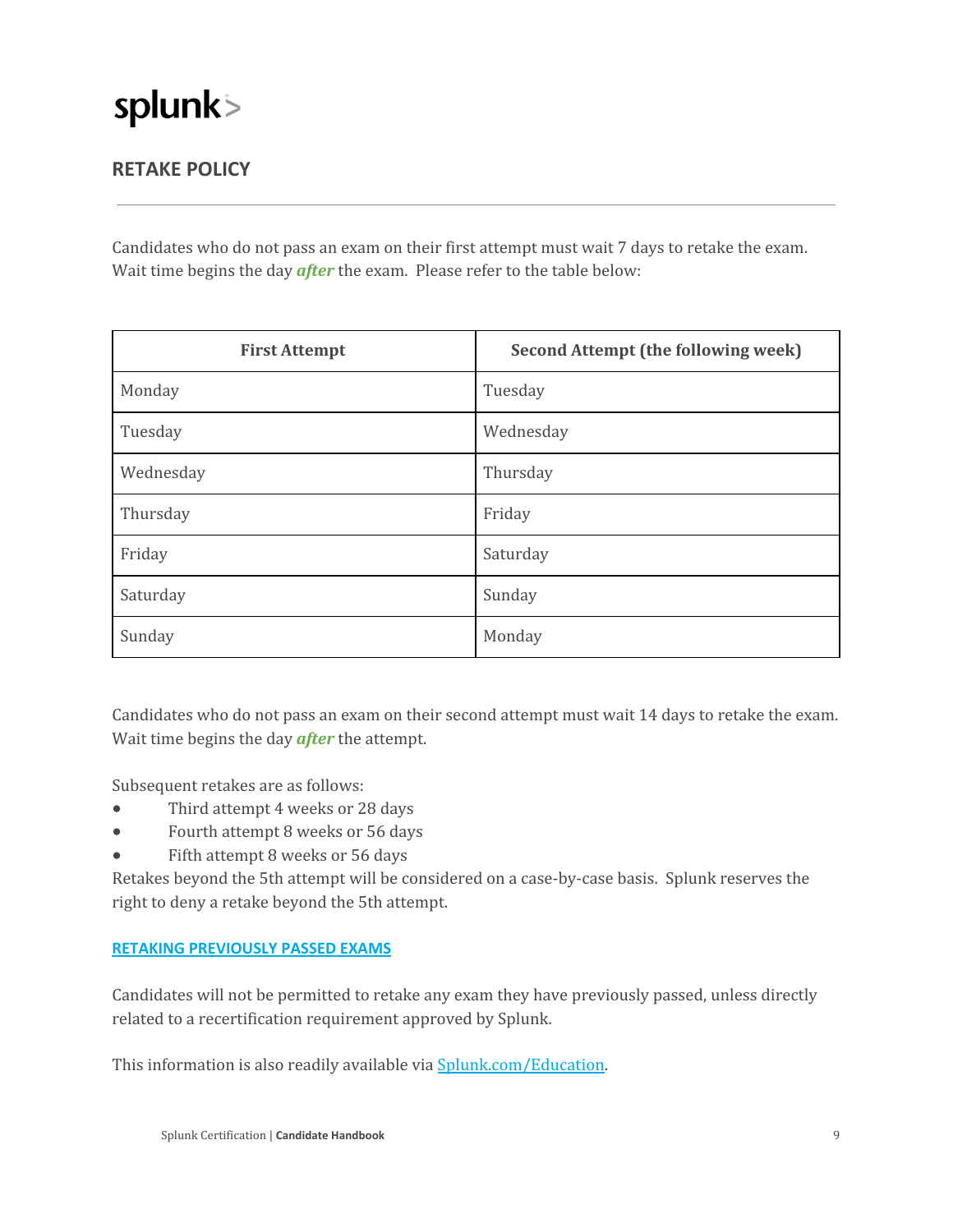### <span id="page-10-0"></span>**TESTING ACCOMMODATIONS POLICY**

Splunk's special accommodations testing policies are intended to meet the needs of candidates who have documented disabilities and require an accommodation within the normal testing process to take a Splunk certification exam. Granting special accommodations allows us to administer exams in a way that is fair for all exam candidates.

Please note ‑ all accommodations requests must include diagnostic, detailed documentation provided by an evaluator such as a psychologist, doctor, or other medical professional who has or will administer a series of psychological, educational, or medical tests.

There are **four major categories** that are subject to special accommodations under our guidelines:

- **LCD** (LEARNING AND OTHER COGNITIVE DISORDERS)
- **ADD/ADHD** (ATTENTION‑DEFICIT/HYPERACTIVITY DISORDER)
- **EPP** (PSYCHOLOGICAL AND PSYCHIATRIC DISORDERS)
- **PCH** (PHYSICAL DISABILITIES & CHRONIC HEALTH CONDITIONS)
	- hearing
	- wheelchair access
	- physical impairments

As with all of our exam administrations, the testing accommodations are administered through Pearson VUE, our exam delivery partner. There is no single type of testing accommodation that is appropriate for all individuals with disabilities, thus the actual accommodations are individualized and considered on a case‑by‑case basis. Through our testing partner, we are able to provide several different types of accommodations including, but not limited to:

- Text magnifiers such as Zoom Text
- Text readers such as Job Access With Speech
- A separate testing room
- Additional testing time
- A reader or scribe

#### **REQUESTING ACCOMMODATIONS**

For more information, or to request special accommodations, please contact

[certification@splunk.com.](mailto:certification@splunk.com) As a best practice, accommodations requests should be submitted *at least three months prior to registration* so the need for accommodations can be verified and the specific accommodations requested can be met.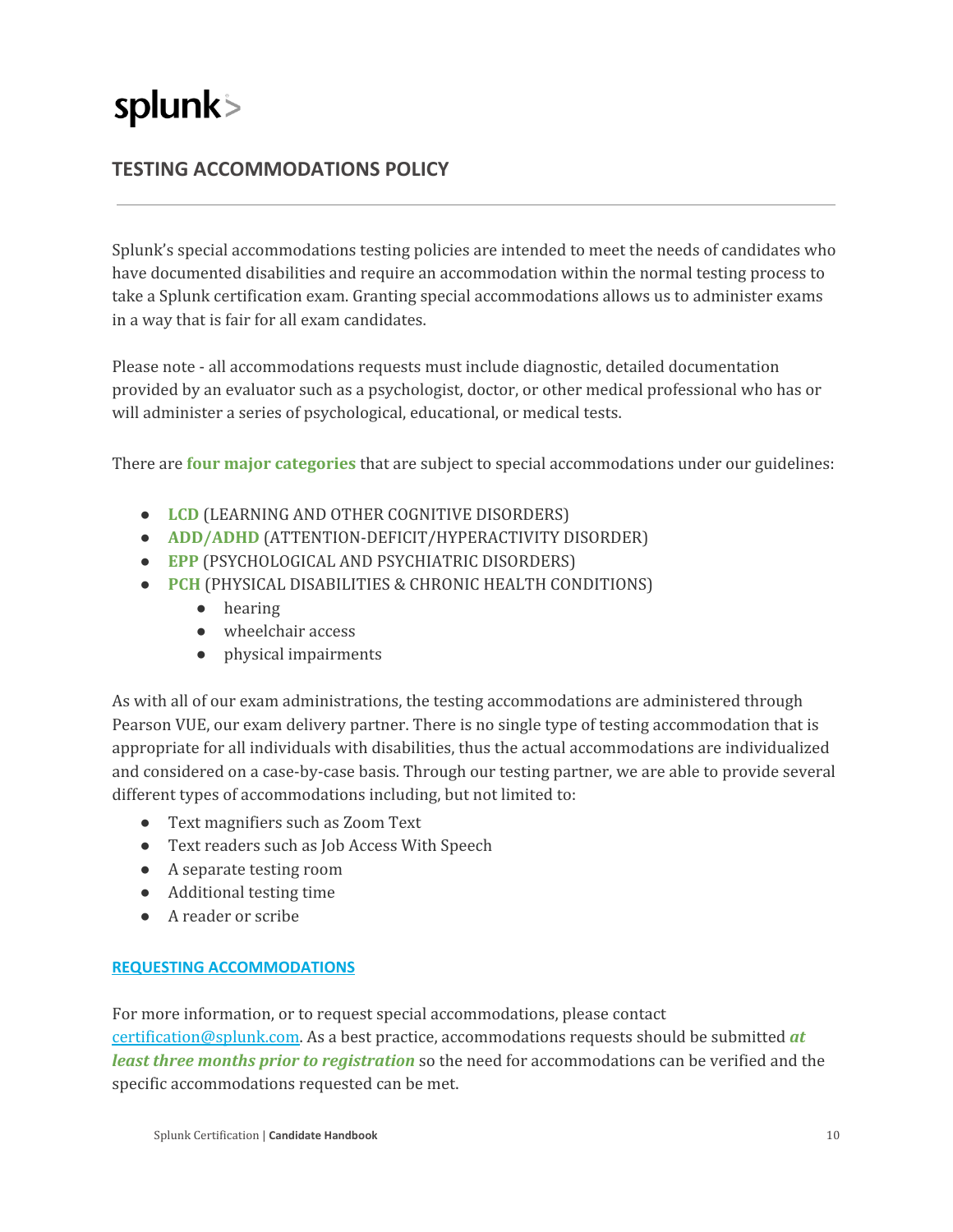### <span id="page-11-0"></span>**CANDIDATE SUPPORT/FAQ**

**Below are some of the most frequently asked questions our Certification Team fields. Please also refer to INSERT URL for the most uptodate FAQ and information.**

#### **Q: What version are the new certifications? How often will I need to recertify in the future?**

A: As part of the Fall 2018 relaunch, we're also updating the way we version our certifications. Our goal is to minimize confusion and simplify the recertification process in the years to come. The following life-cycles will apply to recertifications moving forward, beginning with the date the digital badge was received:

Splunk Core Certified User ‑ 2 years Splunk Core Certified Power User ‑ 2 years Splunk Enterprise Certified Admin ‑ 2 years Splunk Enterprise Certified Architect ‑ 3 years Splunk Certified Developer ‑ 3 years Splunk Enterprise Security Certified Admin ‑ 3 years Splunk IT Service Intelligence Certified Admin ‑ 3 years

#### **Q: I am a Splunk Partner (or Splunk Employee). Can you help me with my Accreditation path(s)?**

A: As of February 2018, all Sales, SME, and PS paths have been designated Splunk Accreditations and are no longer under the jurisdiction of the Certification Team. Splunk Partners can visit the Accreditations FAQ [page](https://partners.splunk.com/prm/English/s/assets?collectionId=2886&id=20353) for general information and as a primary resource for information. Any additional questions/concerns regarding Accreditations can be directed to [accreditations@splunk.com](mailto:accreditations@splunk.com).

#### **Q: If I completed coursework through Splunk Education prior to Fall 2018, do I need to retake the courses?**

A: No! Our program relaunch only affects the exam content and platform. The prerequisite courses have **not** changed with the relaunch, so **no courses need to be** *repeated* **as part of the recertification process.**

If you're seeking the next‑level certification (e.g. you hold Power User, but are pursuing Admin during the recertification window), you do need to take the next‑level courses, but you do **not** need to retake previously completed courses.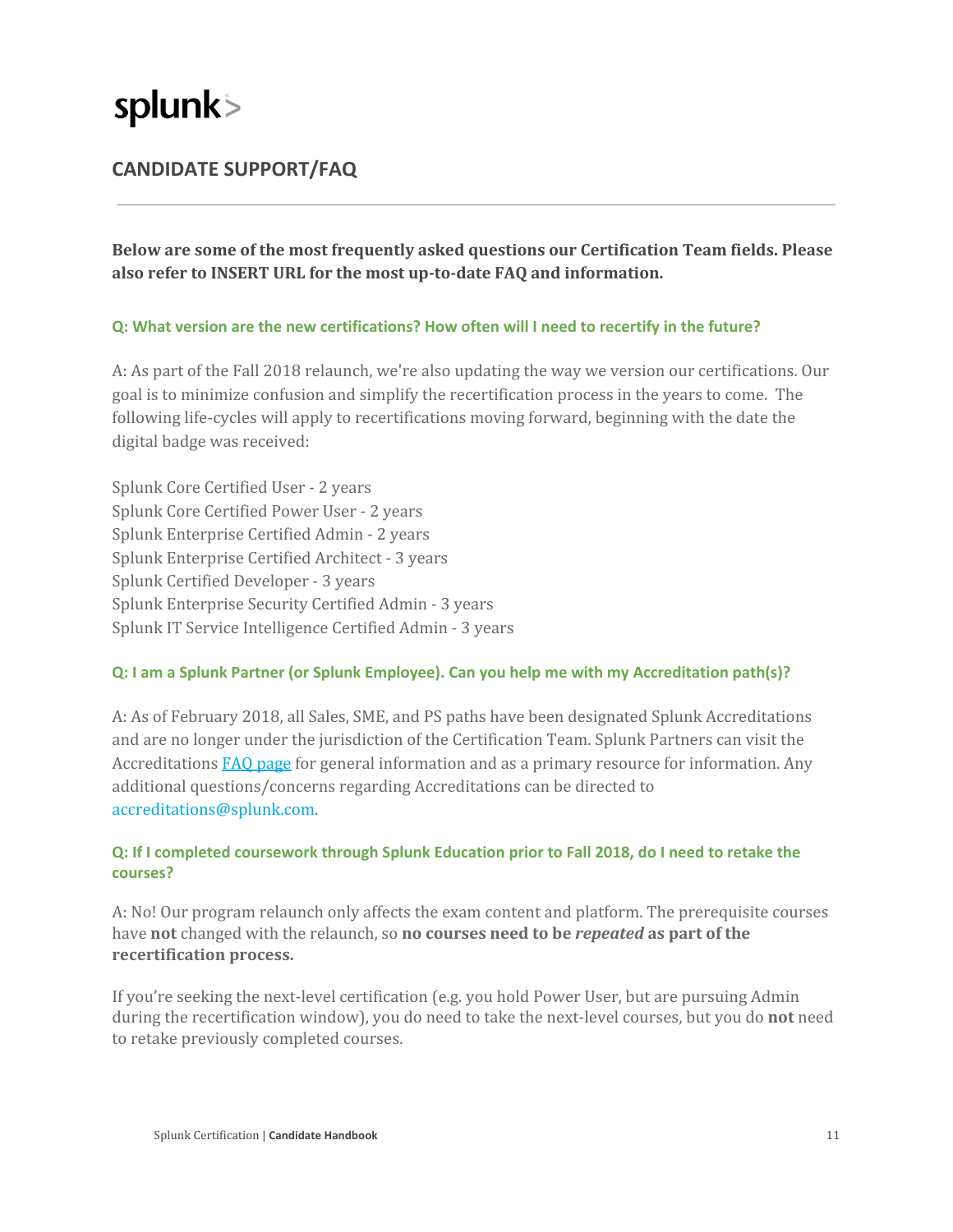#### **Q: What is the cost for the exams?**

A: Exam registration costs \$125 each or 5 registrations for \$500. **This cost applies to each exam attempt, including retakes.** Please refer to [page](#page-6-0) 6 for more information regarding payment and registration.

#### **Q: What is the net cost of [recertification](https://www.splunk.com/en_us/training/faq-training.html#e83795df-70c1-4703-a748-2893f3293edd) under the new program[?](https://www.splunk.com/en_us/training/faq-training.html#e83795df-70c1-4703-a748-2893f3293edd)**

A: Generally speaking, \$125 (per certification).

To clarify, for candidates who hold V6.x certifications and wish to maintain their highest level certification, the only cost is the new exam fee: \$125.

Candidates who hold V6.x certifications that wish to "level up" (for example: Power User to Admin) will need to complete (pay for) the prerequisite coursework, followed by the exam. Even in this case, the NET cost is \$125, as the courses have always had a registration fee.

For all candidates looking for more information on recertification including downloadable sample scenarios, clearly outlined paths for existing cert-holders, and additional downloadable reference materials, please visit our [Program](https://www.splunk.com/en_us/training/program-guide.html) Guide.

#### Q: Why are the exams closed book? Will this mean I will need to memorize a bunch of unimportant **details?**

The exams are closed book as an industry best-practice and to give all candidates a level playing field.

For those looking to prepare ahead of time for the new exams, please refer to the exam blueprints posted on [Splunk.com/Education](https://www.splunk.com/en_us/training.html) for each certification track.

Also note ‑ the (all‑new) exam content was written and developed with this policy in mind and the exams were beta tested by candidates who also had to abide by the closed-book policy.

Their performance data helped finalize the exams which will be launching with the new program.

This means that not only were the new exams specifically designed to be taken by candidates without access to reference materials, but that they have already been taken by candidates without access to reference materials.

This policy is designed to make the exam more accessible and fair for all candidates.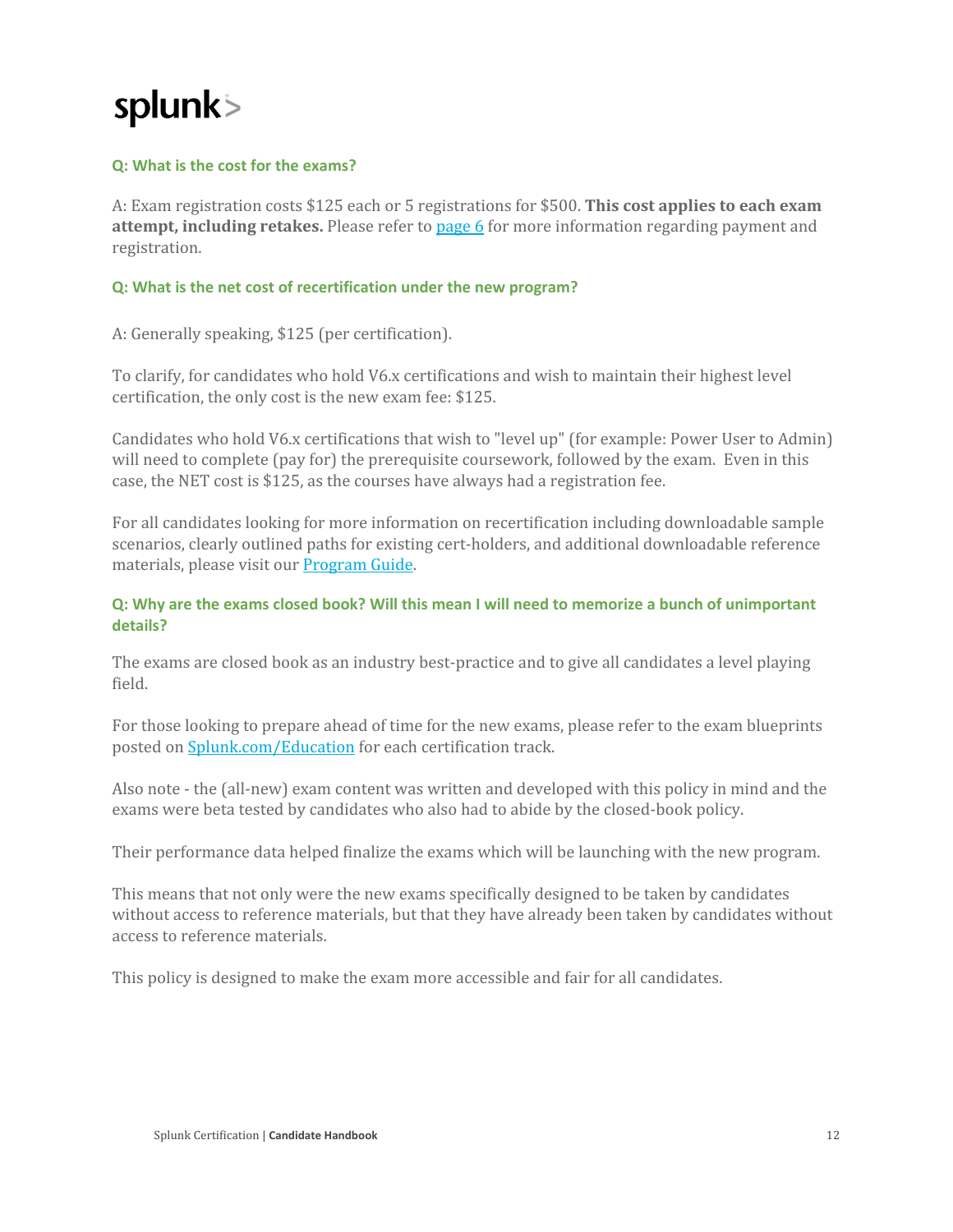#### **Q: Are the exams suitable for non‑native English speakers?**

Yes! This was one of the driving forces behind revamping our exam content. The new exam questions were written under a set of guidelines specifically designed to eliminate tricky wording, double negatives, and/or fill-in-the-blank type questions. They have also been through several rounds of editing by both technical and non-technical experts and have been beta tested by a wide variety of candidates (including ESL Splunkers, customers, and Partners).

As part of the program relaunch, performance data will continue to be analyzed on a regular basis to ensure that questions are "performing" as expected. This iterative process will help us generate top‑quality content to maximize accessibility for all candidates.

#### **Q: What happens if I choose not to recertify?**

As of October 1, 2019, any (V6.x and older) certification(s) will be considered out-of-date. Legacy cert-holders will not be granted a digital badge. Digital badges will only be granted to cert-holders under the new program.

This means that, moving forward, if a third party (potential employer, etc.) contacts us to verify your certifications, we would be able to verify that you hold an outdated certification.

**Please note we will never provide information regarding your certifications to a third party without your written consent.**

**For a comprehensive, and frequently updated, list of training and certification FAQ, please see our [Program](https://www.splunk.com/en_us/training/program-guide.html) Guide.**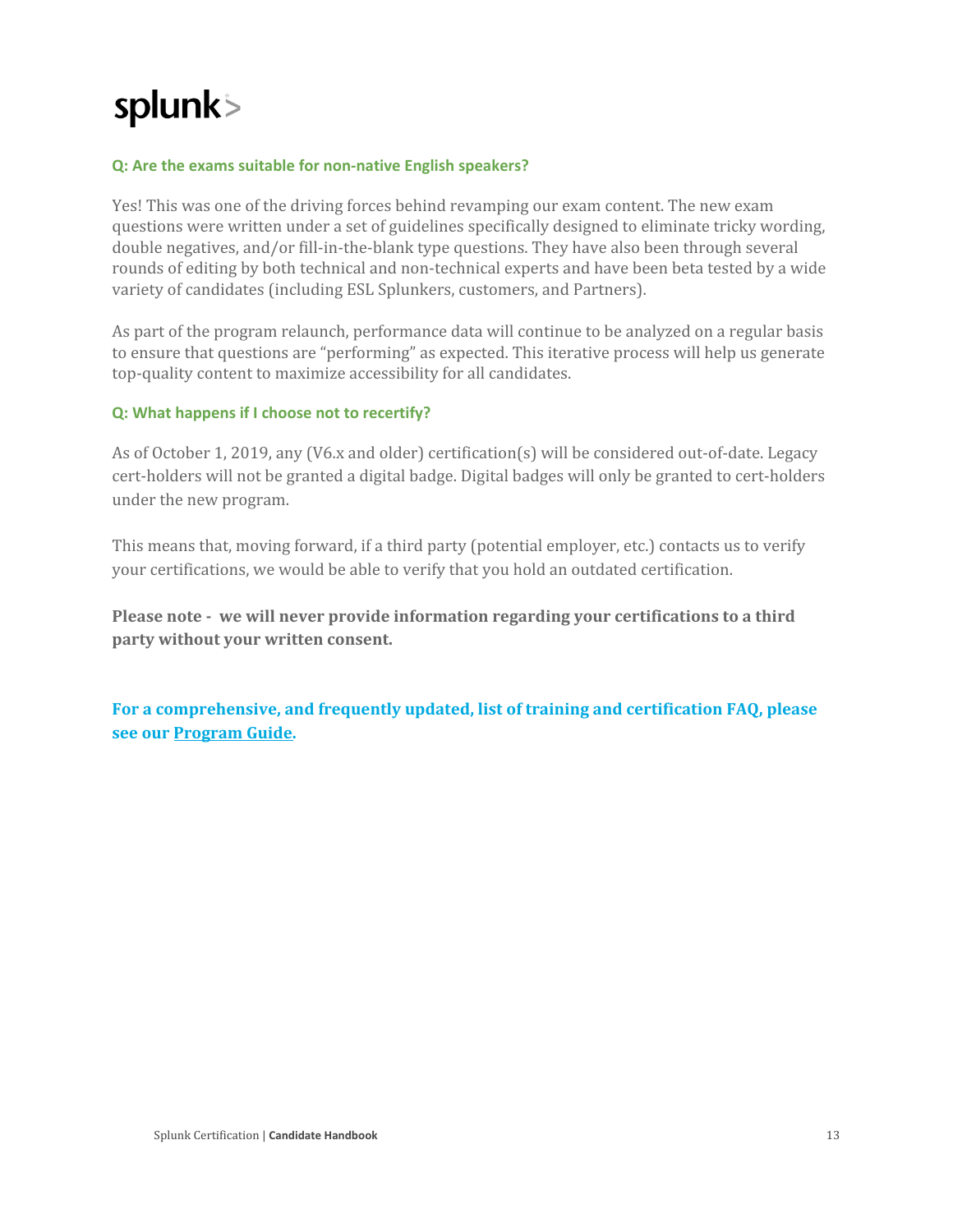### <span id="page-14-0"></span>**SPLUNK CERTIFICATION AGREEMENT**

#### **SPLUNK INC. SPLUNK CERTIFICATION AGREEMENT**

#### **PLEASE READ THE FOLLOWING TERMS AND CONDITIONS THOROUGHLY.**

**IF YOU ACCEPT ALL OF THE TERMS CONTAINED IN THIS CERTIFICATION AGREEMENT, PLEASE INDICATE THIS BY SELECTING THE "ACCEPT" BUTTON AT THE BOTTOM OF THIS AGREEMENT. SELECT "DECLINE" IF YOU DO NOT ACCEPT ALL THE TERMS AND CONDITIONS SET OUT BELOW.**

#### **SPLUNK MAY CHANGE THE TERMS OF THE AGREEMENT FROM TIME TO TIME AT ITS SOLE DISCRETION. PLEASE REVIEW THESE TERMS CAREFULLY AS YOU ARE RESPONSIBLE FOR COMPLYING WITH THE MOST CURRENT VERSION OF THE AGREEMENT.**

This Certification Agreement is made and entered into as of the date you click "ACCEPT" and is between you and Splunk Inc. ("Splunk").

#### **1. DEFINITIONS**

1.1 "Certification(s)" means any in the set of professional certification programs offered by Splunk.

1.2 "Splunk Certified" means an individual who has successfully met the requirements for Certification as set forth in Section 3.

1.3 "Program(s)" means the Certification programs offered by Splunk under this Agreement.

1.4 "Testing Delivery Partner" means the entity engaged by Splunk to administer the applicable examination.

#### **2. CONFIDENTIALITY AND INTELLECTUAL PROPERTY OWNERSHIP**

**This exam, including questions, answers, and graphics within the exam, is Splunk confidential information and is protected by intellectual property laws. All intellectual property rights are expressly reserved to Splunk.**

2.1 Confidentiality. Splunk makes exams available to you only for the purpose of demonstrating your competency in the subject matter of the exam for which you seek Certification. You are expressly prohibited from disclosing, publishing, reproducing, or transmitting any exam and any exam‑related information including, without limitation, questions, answers, worksheets, computations, drawings, screenshots, diagrams, length or number of exam segments or questions, unannounced changes to an exam, or any communication, including oral communication, regarding or related to the exam (known collectively as "Confidential Information"), in whole or in part, in any form or by any means, oral or written, electronic or mechanical, for any purpose. **Confidential Information includes the contents of** the exam, which may not be disclosed as set forth above, including to any Splunk employee outside of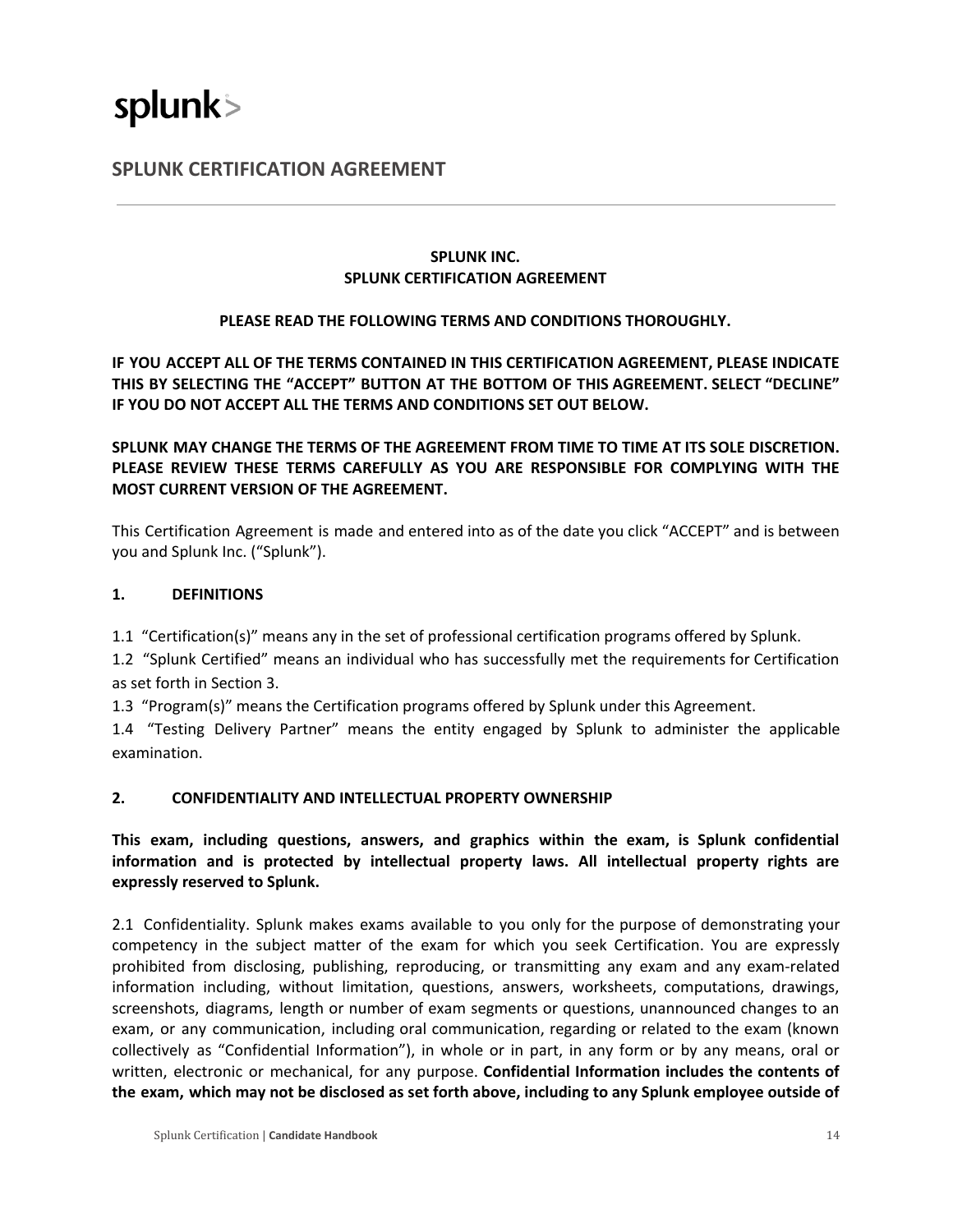**the Splunk Certification program.** Splunk reserves the right to revoke your Certification if there has been a disclosure of Confidential Information.

2.2 Intellectual Property Ownership. Splunk retains all rights, title and interest in and to all Certifications, Programs, Confidential Information and related information, content, data, exams, materials, and all copyrights, patent rights, trademark rights and other proprietary rights therein (collectively "Splunk Proprietary Information"). All rights in Splunk Proprietary Information are expressly reserved to Splunk. Protecting Splunk Proprietary Information is very important to Splunk and therefore, Splunk may pursue all remedies available by law to the maximum extent.

#### **3. CERTIFICATION**

3.1 Certification Requirements. To become Splunk Certified, you have to meet the minimum requirements of the relevant Program, including passing scores on required exams in accordance with Splunk's testing guidelines. If you meet these requirements you will qualify to be Splunk Certified and you will receive an email from Splunk regarding access to your digital badge. Splunk or a third party authorized by Splunk will provide you with a digital version of your Splunk Certification credentials that you will be able to share with others. Shortly thereafter, you will receive an email which will include instructions on how you can redeem and use your digital badge. Program requirements for certification and recertification are available on the Splunk website at [https://www.splunk.com/en\\_us/training.html.](https://www.splunk.com/en_us/training.html)

3.2 Program Changes. Splunk may, at any time in its sole discretion, make changes to the Program without notice. Splunk may add or delete available Certifications and modify certification requirements, recommended training courses, testing objectives, outlines and exams, including how and when exam scores are issued. You agree to stay current on the Program requirements, as changed, as a condition of obtaining and maintaining your Certification.

3.3 Certification Revocation. Splunk may, in its sole discretion, revoke any and all Certifications you may have earned, and permanently ban you from earning future Certifications, or apply any other action set forth under Section 4.2, for violations including, but not limited to the following circumstances:

- ∙ If you violate the Candidate Code of Conduct as set forth in Section 4.1 below;
- ∙ If you fail stay current on continuing education, updated requirements or recertification requirements;
- ∙ If you breach the terms and conditions of this Agreement or misuse your digital badge as managed by Splunk or a third party authorized by Splunk;
- ∙ If you are unable to live up to the applicable Certification requirements and fail to let Splunk know;
- ∙ If you mistreat or threaten to harm, bully or in any way harass any Splunk or Testing Delivery Partner employee or contractor in any form with repeated communications to dispute exam results that have already been reviewed and closed per the Challenge process.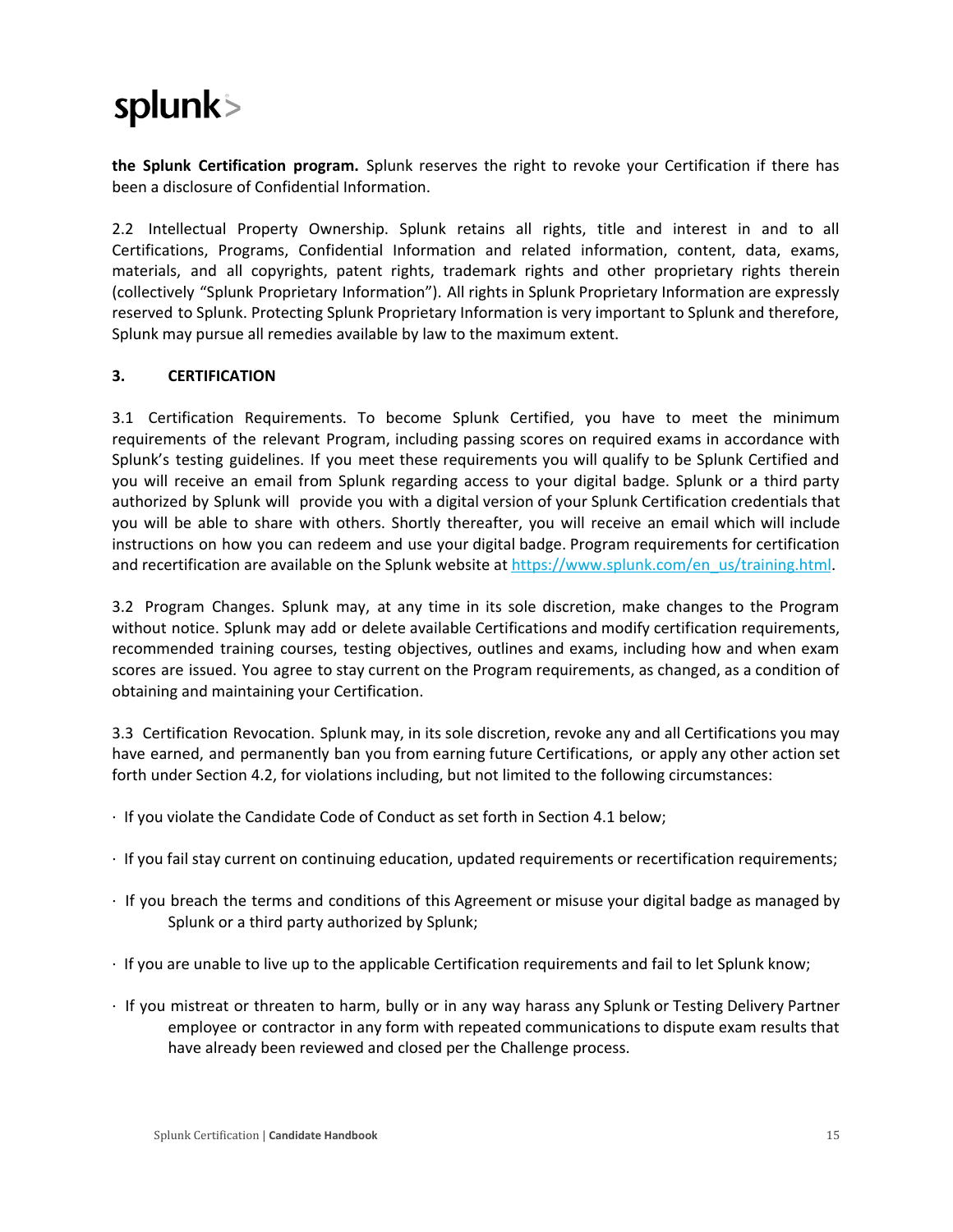∙ If Splunk, in its sole discretion, deems that your participation in the Splunk Certification program in any way harms or affects Splunk's or the Program's brand, reputation, goodwill or security.

3.4 Employer Notification. Some of Splunk's partner programs require that partners employ a minimum number of Splunk Certified employees. As a result, the revocation of any Certification may result in loss of partner benefits to that partner. If Splunk revokes your Certification, or, in Splunk's reasonable discretion, has a reason to revoke your Certification per this Agreement, then Splunk has the right to notify your employer and respond to any inquiry by your employer about changes in your Certification status.

3.5 Certification of Minors. Minors under the age of of 13 years old, are not eligible for testing or Certification. Minors between the ages of 13 years old through 17 years old, unless otherwise allowed by the specific jurisdiction where you are entering into the agreement, may be eligible for Certification but must submit a parental consent form attached as Exhibit 1, to Splunk countersigned by a parent or legal guardian ("Parental Consent"). A parent or legal guardian must accompany and be present at the testing site during the entire exam process. Splunk reserves the right to impose additional restrictions to comply with applicable laws.

#### **4. EXAMS**

4.1 Candidate Code of Conduct. Splunk has established rules to establish a level playing field for all candidates sitting for the exam. Failure to comply with the Candidate Code of Conduct may, at any time, result in the revocation of your certification as specified in Section 4.2. You shall comply with all the following rules and shall not at any time, violate the rules for your benefit or the benefit of others.

By taking this exam, you agree that:

- 1. It is you and only you, as validated by a legal form of identification, taking this exam and that you are not accepting improper assistance.
- 2. You will not disseminate the actual exam content or answers, in whole or in part.
- 3. You will not copy, reproduce, publish, disclose, transmit, sell, offer to sell, post, upload, download, display, distribute in any way, or otherwise transfer, modify, make derivative works of, reverse engineer, decompile, disassemble or translate the exam in whole or in part, in any form or by any means, verbal or written, electronic or mechanical, for any purpose.
- 4. You will not use the exam content or answers in any manner that violates applicable law.
- 5. You have not sought or obtained (i) unauthorized access to the exam content, (ii) access to exam answers, or (iii) others' responses to exam questions, to prepare for this exam.
- 6. You will follow Testing Delivery Partners' testing policies, protocols, procedures or instruction and only bring items to the testing area that are required to take the exam. Electronic devices of any sort will not be allowed in the testing area.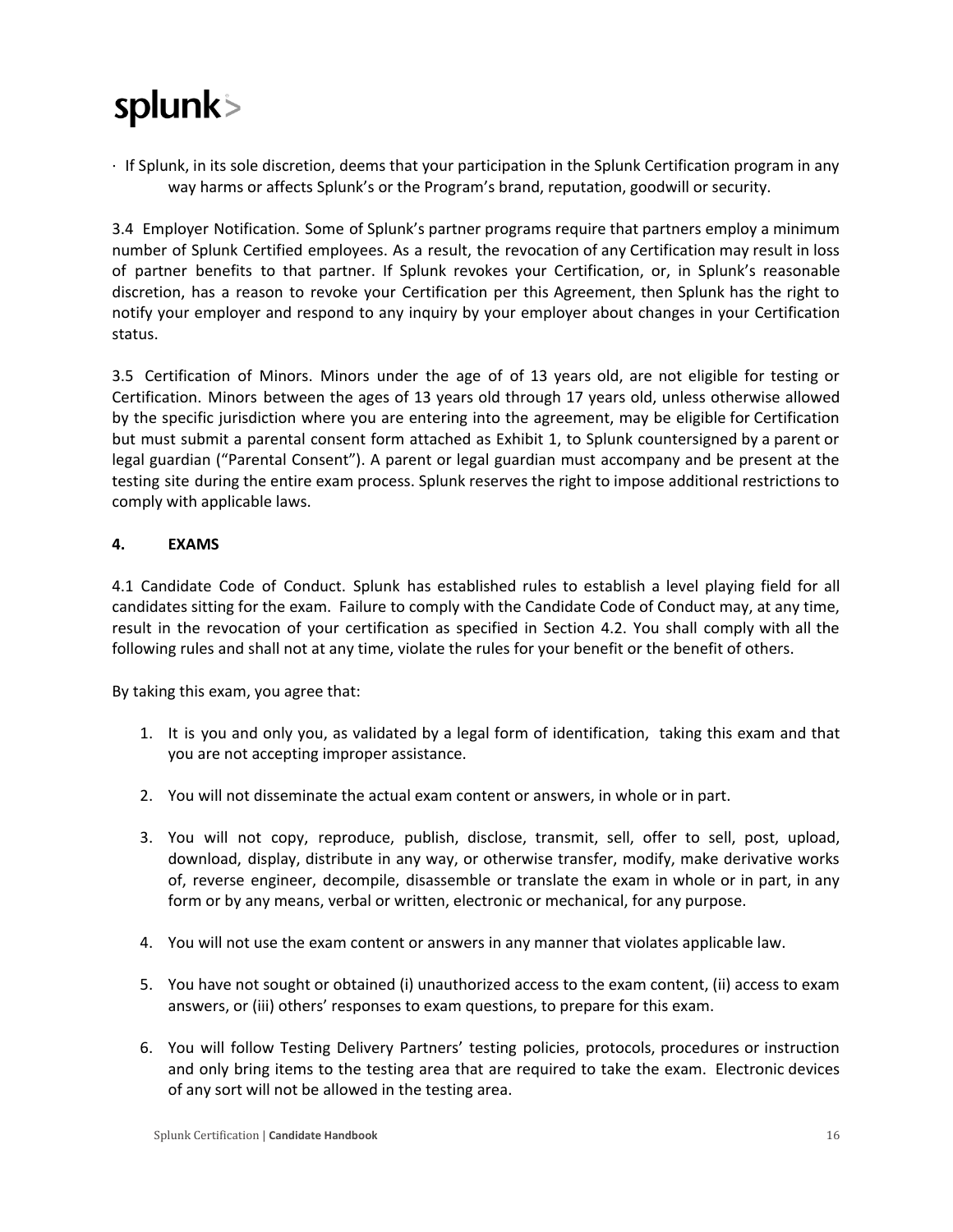

- 7. You agree not to tamper or misuse the computers at the test center in any way that would create an unfair advantage for either your or another candidate.
- 8. You will not falsify or alter certificates, scores or other documents that may misrepresent your Certification status.

4.2 Violations of the Candidate Code of Conduct. Any violation of this agreement may result in a revocation of your certification and ability to seek future Splunk certifications. If Splunk, in its sole discretion, determines that you have violated the Candidate Code of Conduct set forth in Section 4.1, you will receive written notice from Splunk of your violations and any actions that Splunk may take. It will be your sole responsibility to ensure that Splunk has your current mailing address and email address. Splunk will take all actions available under this Agreement, either for violations of the Candidate Code of Conduct under Section 4.1 or Certification revocation under Section 3.3, or violations arising under Section 2 or Section 4.2 including, but not limited to, cancellation of your exam score, a temporary or permanent ban on future Splunk exams, and the cancellation of previously earned Splunk Certifications. Upon any Certification revocation under this Agreement, you must immediately stop holding yourself out as Certified as your status will be updated within Splunk's or its authorized third party's system.

4.3 Accuracy and Integrity of exam Process. When you've completed the exam and your official exam scores have been posted, you may view your official exam score at [www.pearsonvue.com/authenticate.](http://www.pearsonvue.com/authenticate) Barring any signs of possible misconduct, your test score will stand, otherwise, Splunk may invalidate your score and consider any suspicious actions as a violation of Section 4.1 (Candidate Code of Conduct).

4.4 Exam Challenge. If you think you've noticed an error on an exam or believe that a specific question you saw on a Splunk Certification exam is invalid, you may use the Splunk Certification Exam Challenge form to request an evaluation of your claim https://www.splunk.com/en\_us/training/program-guide.html. You must submit your claim within three (3) days of taking the exam for it to be considered. Splunk will generally respond to your submission within fifteen (15) business days.

#### **5. TERM AND TERMINATION**

5.1 Term. The Agreement commences when you first accept this Agreement and shall remain in effect until terminated as set forth below.

5.2 Termination for Convenience. Either you or Splunk may terminate this Agreement at any time, with or without cause, upon thirty (30) days written notice to the other.

5.3 Termination By Splunk. Splunk may, in its sole discretion, terminate this Agreement at any time if you breach any of the material terms of this Agreement, or if you violate or fail to meet any Program requirements.

5.4 Notice of termination. All notices of termination must be made in accordance with the notice requirements set forth in Section 9.6 below. Splunk will provide you written notice of termination at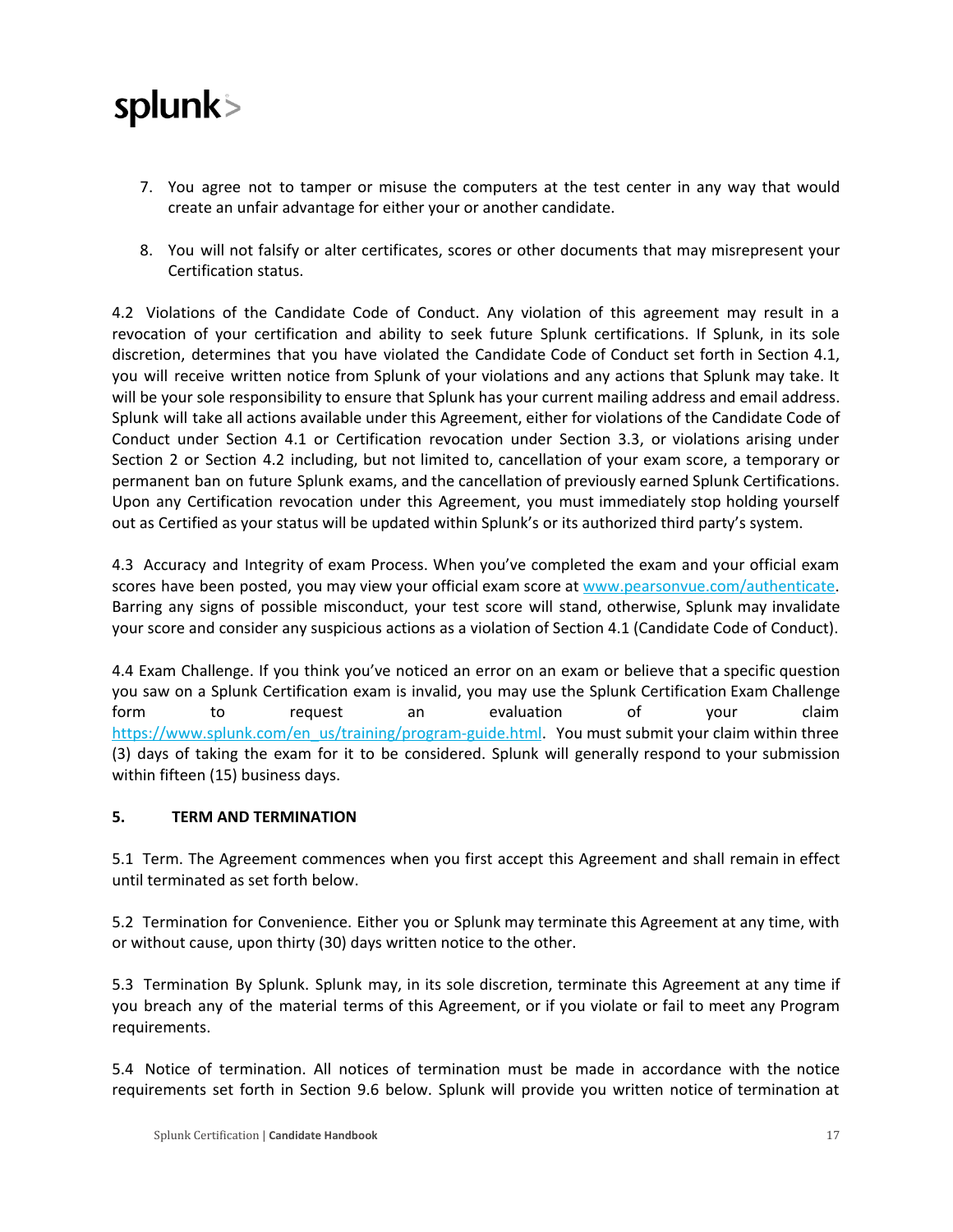your last known address. Termination notices sent by Splunk are effective as of the date set forth in the notice. Written notices of termination directed to Splunk are effective upon receipt by Splunk. Splunk, without waiving its right to immediately terminate this Agreement, may provide you with thirty (30) days notice to correct any default if this Agreement is terminated for breach under Section 5.3. If Splunk permits such a cure period, your failure to cure any default within the cure period shall automatically cause the termination of this Agreement without further notice.

5.5 Effect of Termination. Upon the termination of this Agreement or Splunk's revocation of your Certification, you shall immediately cease to represent yourself as Splunk Certified.

#### **6. LIMITATION OF LIABILITY**

IN NO EVENT SHALL SPLUNK BE LIABLE FOR ANY INDIRECT, SPECIAL, INCIDENTAL, OR CONSEQUENTIAL DAMAGES, INCLUDING LOST PROFITS, OF ANY KIND REGARDLESS OF THE FORM OF ACTION, WHETHER IN CONTRACT, TORT (INCLUDING NEGLIGENCE), STRICT LIABILITY, OR OTHERWISE, EVEN IF SPLUNK HAS BEEN ADVISED OF THE POSSIBILITY OF SUCH DAMAGES. THIS LIMITATION WILL APPLY NOTWITHSTANDING ANY FAILURE OF ESSENTIAL PURPOSE OF ANY LIMITED REMEDY PROVIDED HEREIN. SPLUNK'S MAXIMUM LIABILITY UNDER THIS AGREEMENT SHALL NOT EXCEED THE EXAM FEE YOU PAID TO SPLUNK FOR YOUR MOST RECENT EXAM.

#### **7. PRIVACY AND DELIVERY OF CERTIFICATION INFORMATION TO THIRD PARTIES**

Except as otherwise provided in this Agreement, how we collect, use, and disclose information you provide to us or which we otherwise collect when you engage with us is governed by our Privacy Policy available at:https://www.splunk.com/en\_us/legal/privacy/privacy-policy.html

∙ Verification of Certification. Splunk may engage with a third party so that you can field requests from third parties, particularly employers, to verify your Certification status directly.

∙ Limited Disclosure. In addition to the permitted disclosures stated herein, Splunk may share your information in the following ways: (a) to comply with the law or legal process (such as responding to subpoenas or court orders), (b) to exercise our legal rights or defend against legal claims related to this Agreement, (c) to investigate, prevent, or take action regarding illegal activities, suspected or potential fraud, and brand protection matters (such as use of Splunk's trademark without a license), and (d) situations involving potential threats to the physical safety of any person. At Splunk's sole discretion, or as required by applicable law, Splunk will notify you as to what information has been provided to the legal authorities.

#### **8. MISCELLANEOUS**

8.1 Failure by either of us to enforce any provision of this Agreement will not be deemed a waiver of future enforcement of that or any other provision. Any waiver, amendment or other modification of any provision of this Agreement will be effective only if in writing and signed by both you and Splunk.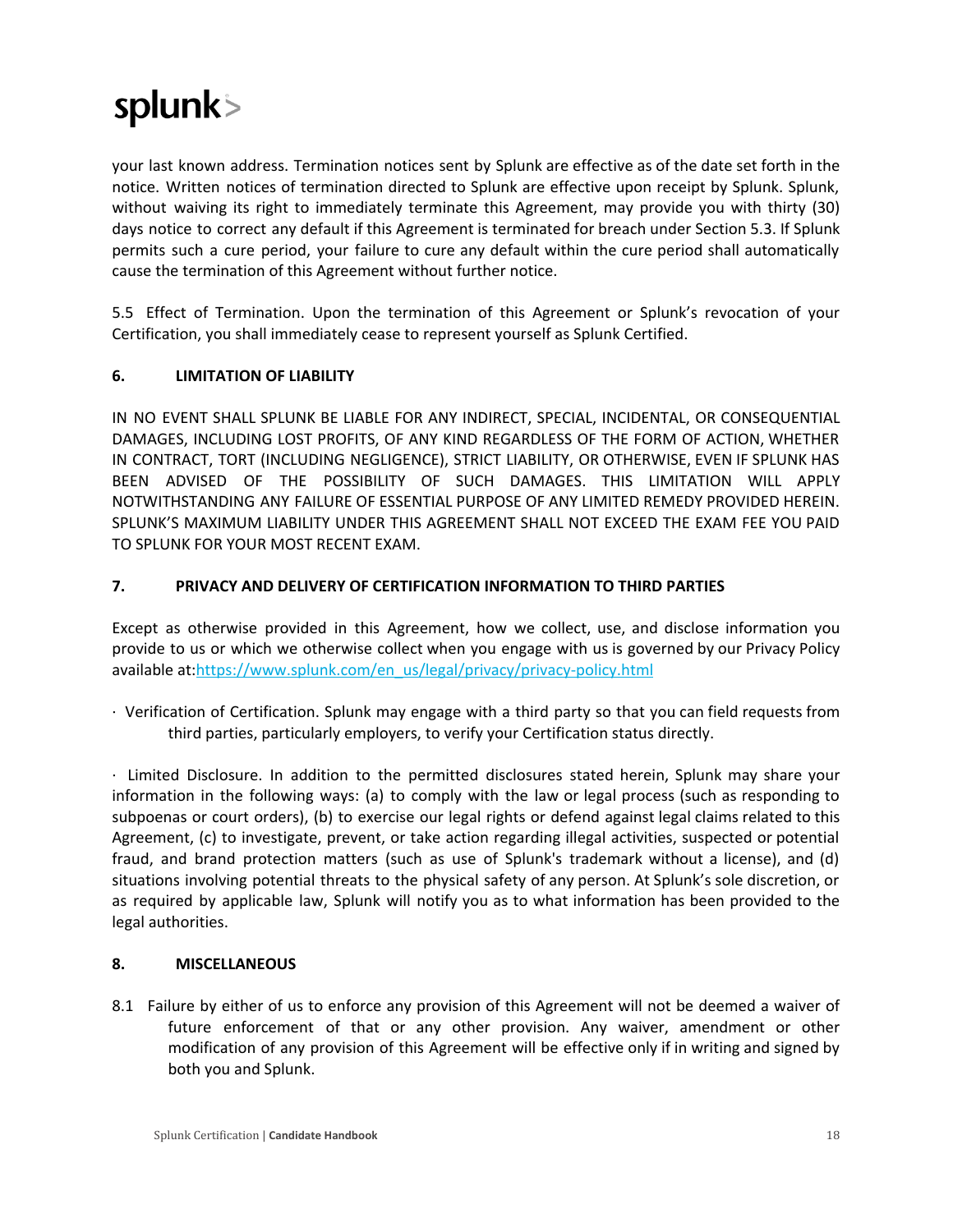- 8.2 Severability. If a court of competent jurisdiction finds any provision of this Agreement to be unenforceable, that provision of the Agreement will be enforced to the maximum extent permissible so as to affect the intent of the provision, and the remainder of this Agreement will continue in full force and effect.
- 8.3 Survival. Sections 2 (Confidentiality and Intellectual Property Ownership), 3.3 (Certification Revocation), 3.4 (Employer Notification), 4.2 (Violations of the Candidate Code of Conduct), 5.5 (Effect of Termination), 6 (Limitation of Liability), 7 (Privacy and Delivery of Certification Information to Third Parties), and 8 (Miscellaneous) will survive termination of this Agreement.
- 8.4 Controlling Law and Jurisdiction. This Agreement and any action related thereto shall be governed, controlled, interpreted and defined by and under the laws of the State of California. Unless otherwise waived by Splunk at its sole discretion, the exclusive jurisdiction and venue of any action arising out of or relating to this Agreement shall be in the federal or state courts of San Francisco, California. Both you and Splunk submit to the exclusive jurisdiction and venue of such courts for the purpose of any such action and specifically disclaim the United Nations Convention on Contracts for the International Sale of Goods.
- 8.6 Notices. All notices sent or required to be sent shall be in writing or by e-mail to the other party at the addresses on record as provided in writing or via e‑mail to the other. It shall be your sole responsibility to ensure that Splunk has a current address/email address for you. Splunk may notify you of changes to Certification rules, exam policies, testing policies, and other policies and procedures by posting at [https://www.splunk.com/en\\_us/training.html.](https://www.splunk.com/en_us/training.html)
- 8.7 If you do not agree to the terms set forth in this Agreement, select "Decline", in which case Splunk **shall have the right to decline to administer or have administered the requested certification test. You shall forfeit your entire exam fee if you select "Decline."**

\_\_\_\_\_\_\_\_\_\_\_\_\_\_\_\_\_\_\_\_\_\_\_\_\_\_\_\_\_\_\_\_\_\_\_\_\_\_\_\_\_\_\_\_\_\_\_\_\_\_\_\_\_\_\_\_\_\_\_\_\_\_\_\_\_\_\_\_\_\_\_\_\_\_\_\_\_\_\_\_\_\_\_\_\_\_\_\_\_\_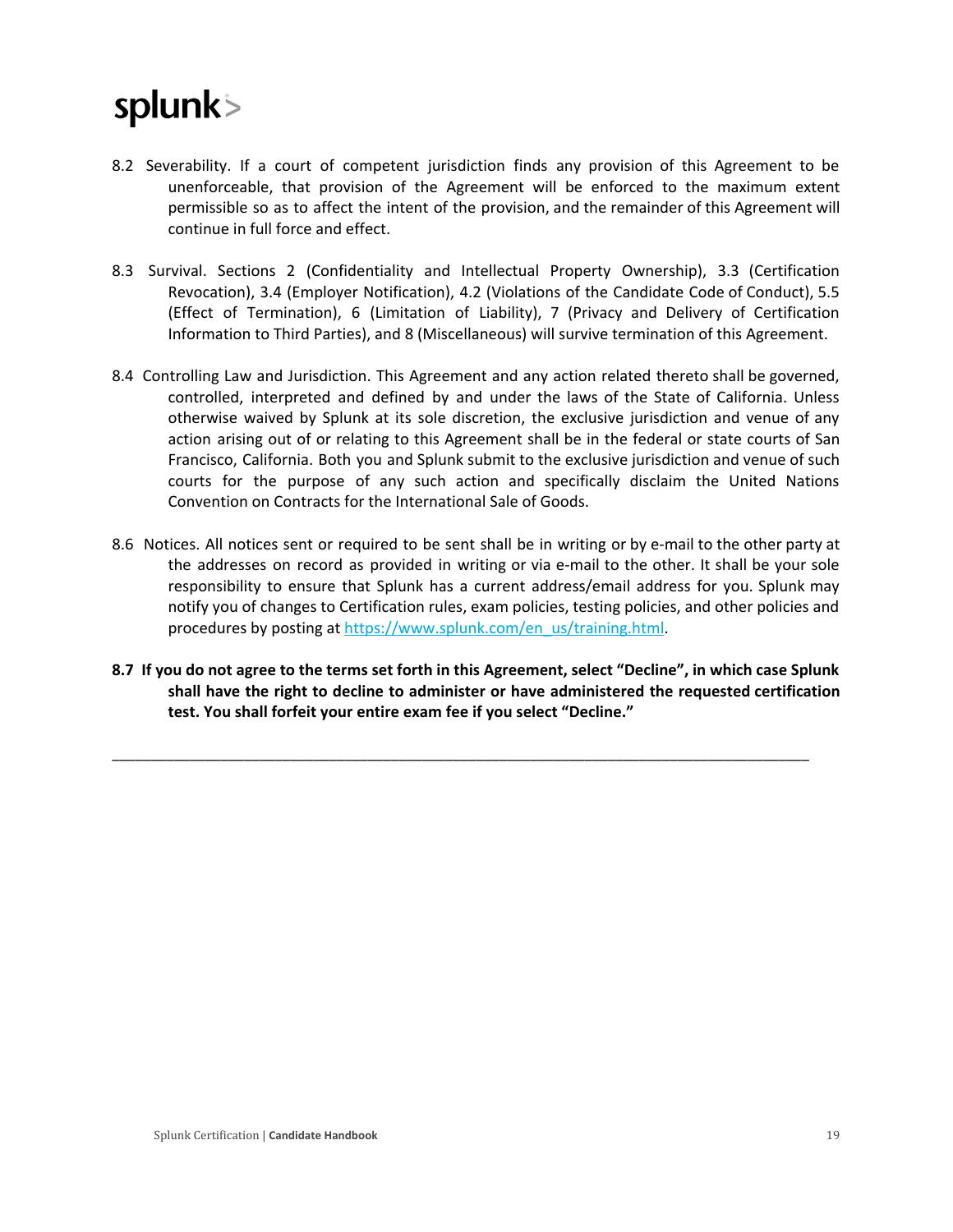

#### **Exhibit 1**

#### **Splunk Certification Agreement**

#### **Parental Consent Form**

My name is \_\_\_\_\_\_\_\_\_\_\_\_\_\_\_\_\_\_\_\_\_\_\_\_\_\_\_\_, parent or legal guardian of the minor child (ages 13

through 17) named **through 17** named **the substitution Exam.** Who will be taking the Splunk Certification Exam.

By signing, scanning and emailing this Parental Consent Form back to Splunk, you declare the following:

- You are truly the parent or legal guardian of the minor child named above;
- You give consent for the child's participation in the Splunk Certification Program;
- You have read and agree that you are bound by the terms and conditions of the entire Agreement and will ensure that the minor child is aware of and complies with such terms and conditions;
- In the event your child is required to sit for the exam at a test center, you will accompany the child to the test center on the day of the exam and remain on site until the child has completed the exam.

Parent/Legal Guardian Signature: \_\_\_\_\_\_\_\_\_\_\_\_\_\_\_\_\_\_\_\_\_\_\_\_\_\_\_\_\_\_\_\_\_\_\_\_\_ on behalf of minor child,

Date: \_\_\_\_\_\_\_\_\_\_\_\_\_\_\_\_\_\_\_\_\_

\_\_\_\_\_\_\_\_\_\_\_\_\_\_\_\_\_\_\_\_\_\_\_\_\_\_\_\_\_\_\_\_\_\_\_\_\_.

**Please Print Clearly, Scan, and Email back to [Certification@Splunk.com](mailto:Certification@Splunk.com)**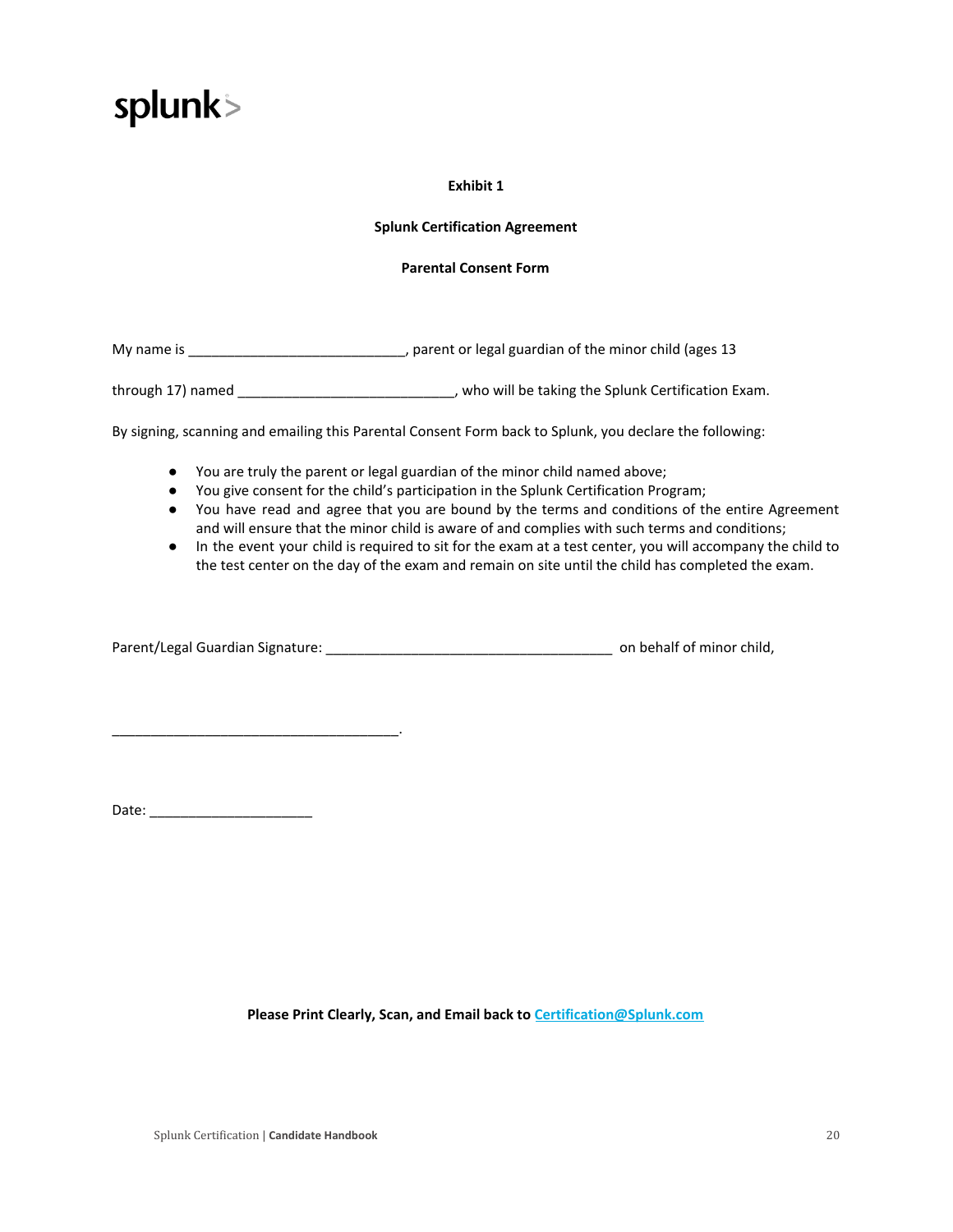

### <span id="page-21-0"></span>**APPENDIX A**

#### **[SPLUNK CORE CERTIFIED USER](https://www.splunk.com/en_us/training/certification-track/splunk-core-certified-user/overview.html)**

#### **Prerequisite Certification:**

● None

#### **Prerequisite Course:**

● [Fundamentals](https://www.splunk.com/view/SP-CAAAPX9) 1

**Test Blueprint [\(download](https://www.splunk.com/pdfs/training/Splunk-Test-Blueprint-User-v.1.1.pdf) pdf)**

**Certification Track Flowchart [\(download](https://www.splunk.com/pdfs/training/Splunk-Core-Certified-User-Track.pdf) pdf)**

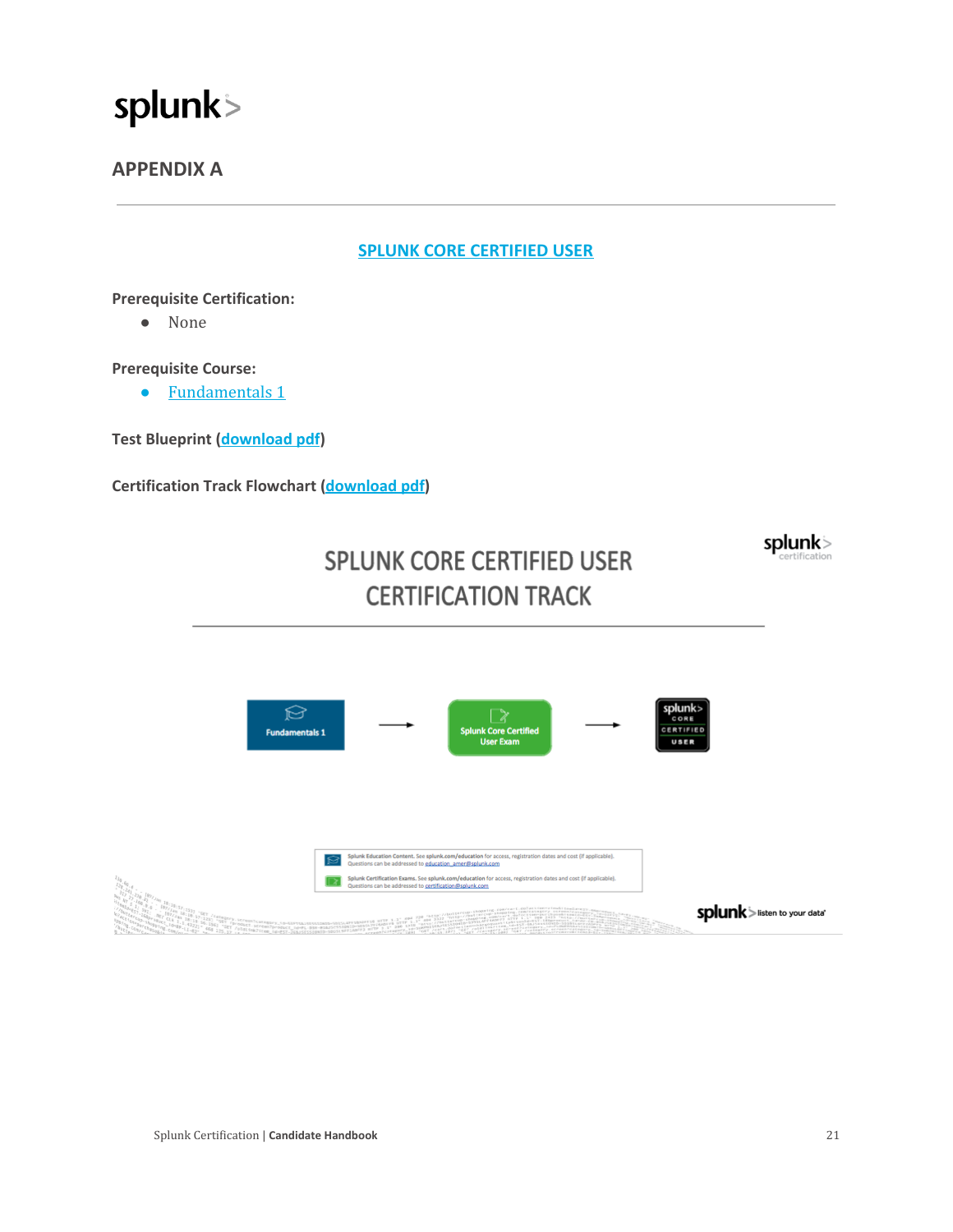#### **[SPLUNK CORE CERTIFIED POWER USER](https://www.splunk.com/en_us/training/certification-track/splunk-core-certified-power-user/overview.html)**

#### **Prerequisite Certification:**

● Splunk Core Certified User

#### **Prerequisite Course:**

● [Fundamentals](https://www.splunk.com/en_us/training/courses/splunk-fundamentals-2.html) 2

**Test Blueprint [\(download](https://www.splunk.com/pdfs/training/Splunk-Test-Blueprint-Power-User-v.1.1.pdf) pdf)**

**Certification Track Flowchart [\(download](https://www.splunk.com/pdfs/training/Splunk-Core-Certified-Power-User-Track.pdf) pdf)**

splunk>

### SPLUNK CORE CERTIFIED POWER USER **CERTIFICATION TRACK**

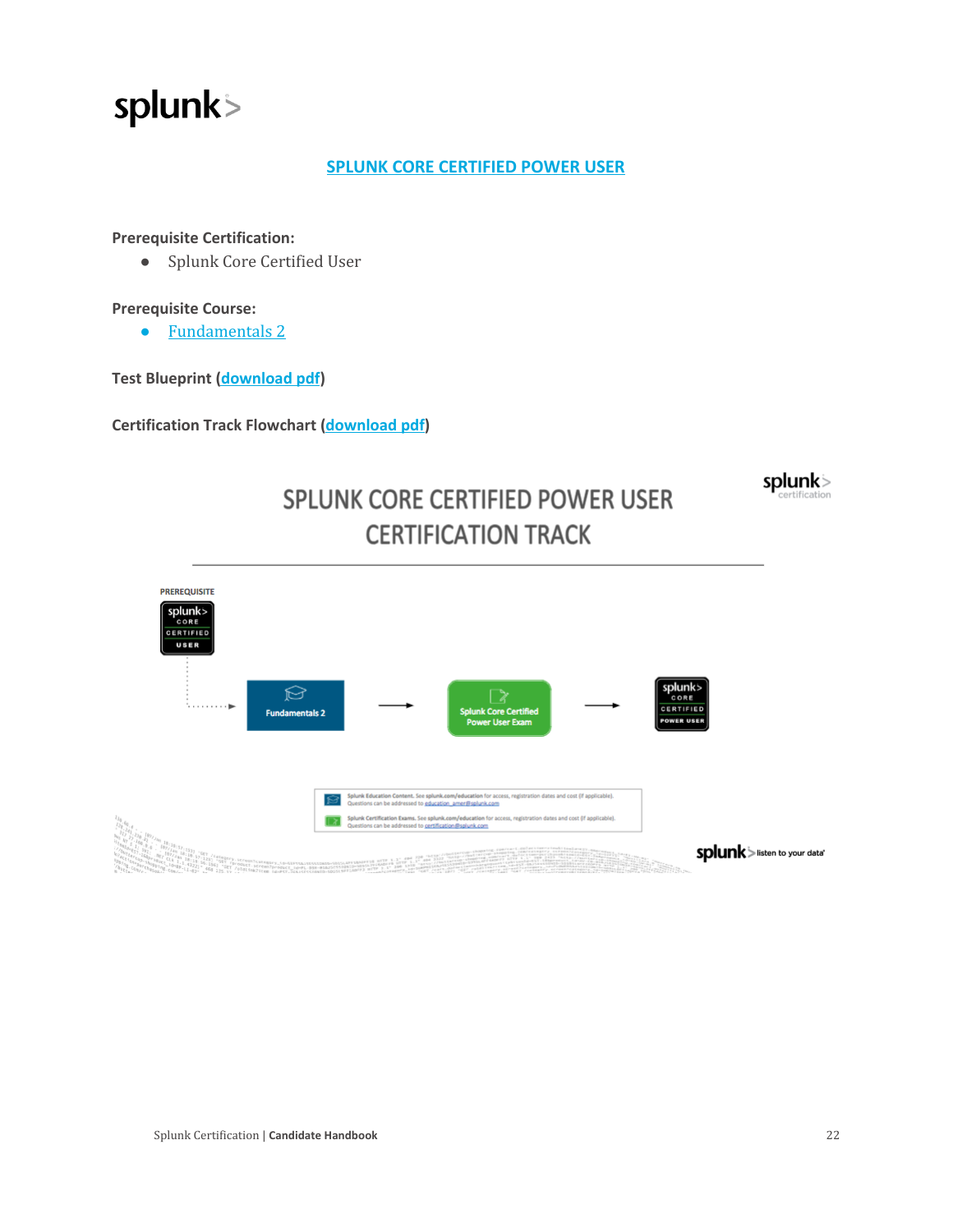#### **SPLUNK [ENTERPRISE](https://www.splunk.com/en_us/training/certification-track/splunk-enterprise-certified-admin/overview.html) CERTIFIED ADMIN**

#### **Prerequisite Certification:**

● Splunk Core Certified Power User

#### **Prerequisite Courses:**

- Splunk Enterprise System [Administration](https://www.splunk.com/en_us/training/courses/splunk-enterprise-system-administration.html)
- Splunk Enterprise [Data Administration](https://www.splunk.com/en_us/training/courses/splunk-enterprise-data-administration.html)

#### **Test Blueprint [\(download](https://www.splunk.com/pdfs/training/Splunk-Test-Blueprint-Admin-v.1.1.pdf) pdf)**

**Certification Track Flowchart [\(download](https://www.splunk.com/pdfs/training/Splunk-Enterprise-Certified-Admin-Track.pdf) pdf)**



### SPLUNK ENTERPRISE CERTIFIED ADMIN **CERTIFICATION TRACK**

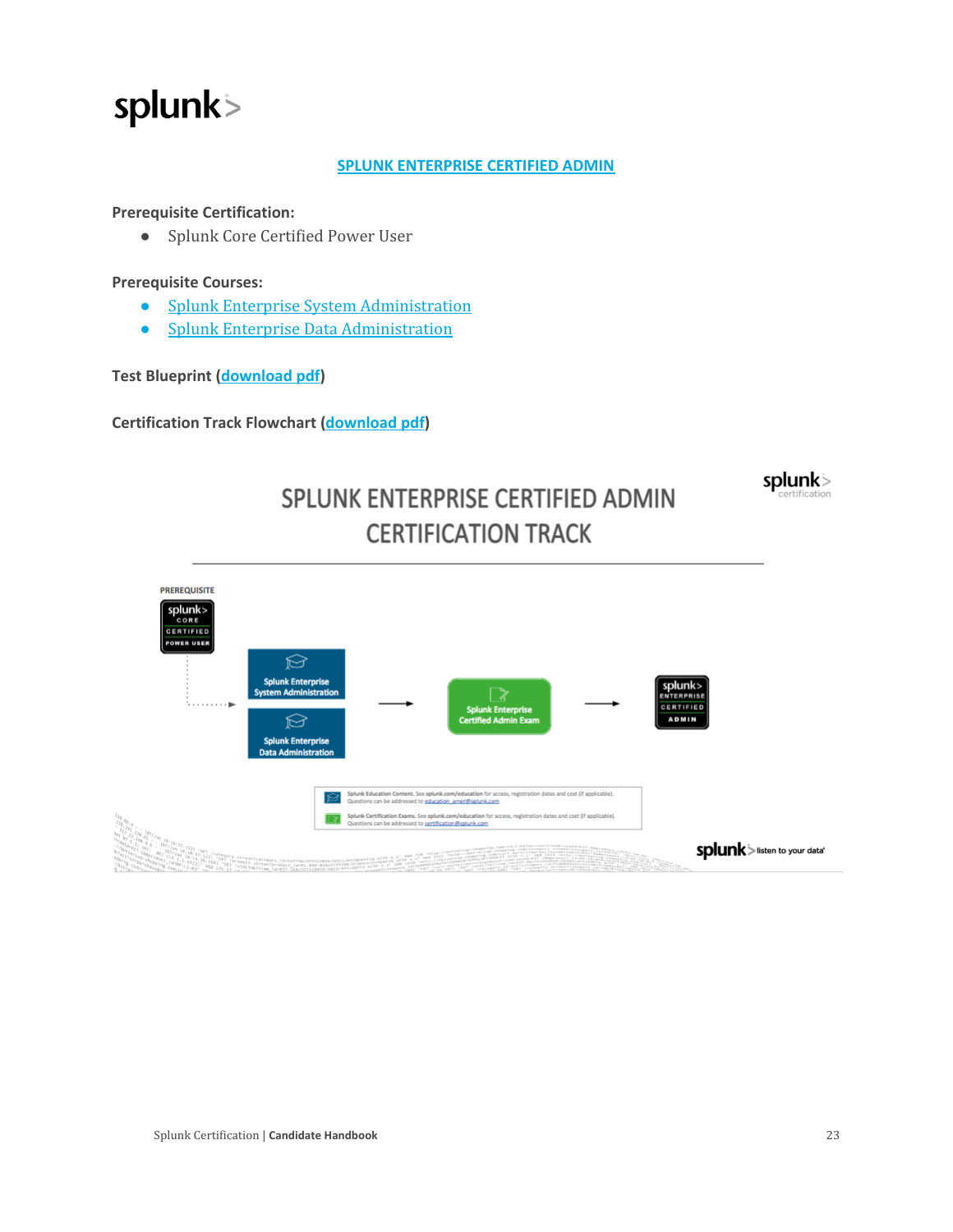#### **SPLUNK [ENTERPRISE](https://www.splunk.com/en_us/training/certification-track/splunk-enterprise-certified-architect/overview.html) CERTIFIED ARCHITECT**

#### **Prerequisite Certification:**

● Splunk Enterprise Certified Admin

#### **Prerequisite Courses:**

- Architecting Splunk Enterprise [Deployments](https://www.splunk.com/en_us/training/courses/architecting-splunk-enterprise-deployments.html)
- [Troubleshooting](https://www.splunk.com/en_us/training/certification-track/splunk-enterprise-certified-architect/troubleshooting-splunk-enterprise.html) Splunk Enterprise
- Splunk Enterprise Cluster [Administration](https://www.splunk.com/en_us/training/certification-track/splunk-enterprise-certified-architect/splunk-enterprise-cluster-administration.html)
- Splunk [Enterprise](https://www.splunk.com/en_us/training/certification-track/splunk-enterprise-certified-architect/splunk-architect-certification-lab.html) Practical Lab

#### **Test Blueprint [\(download](https://www.splunk.com/pdfs/training/Splunk-Test-Blueprint-Architect-v.1.1.pdf) pdf)**

#### **Certification Track Flowchart [\(download](https://www.splunk.com/pdfs/training/Splunk-Enterprise-Certified-Architect-Track.pdf) pdf)**





SPLUNK ENTERPRISE CERTIFIED ARCHITECT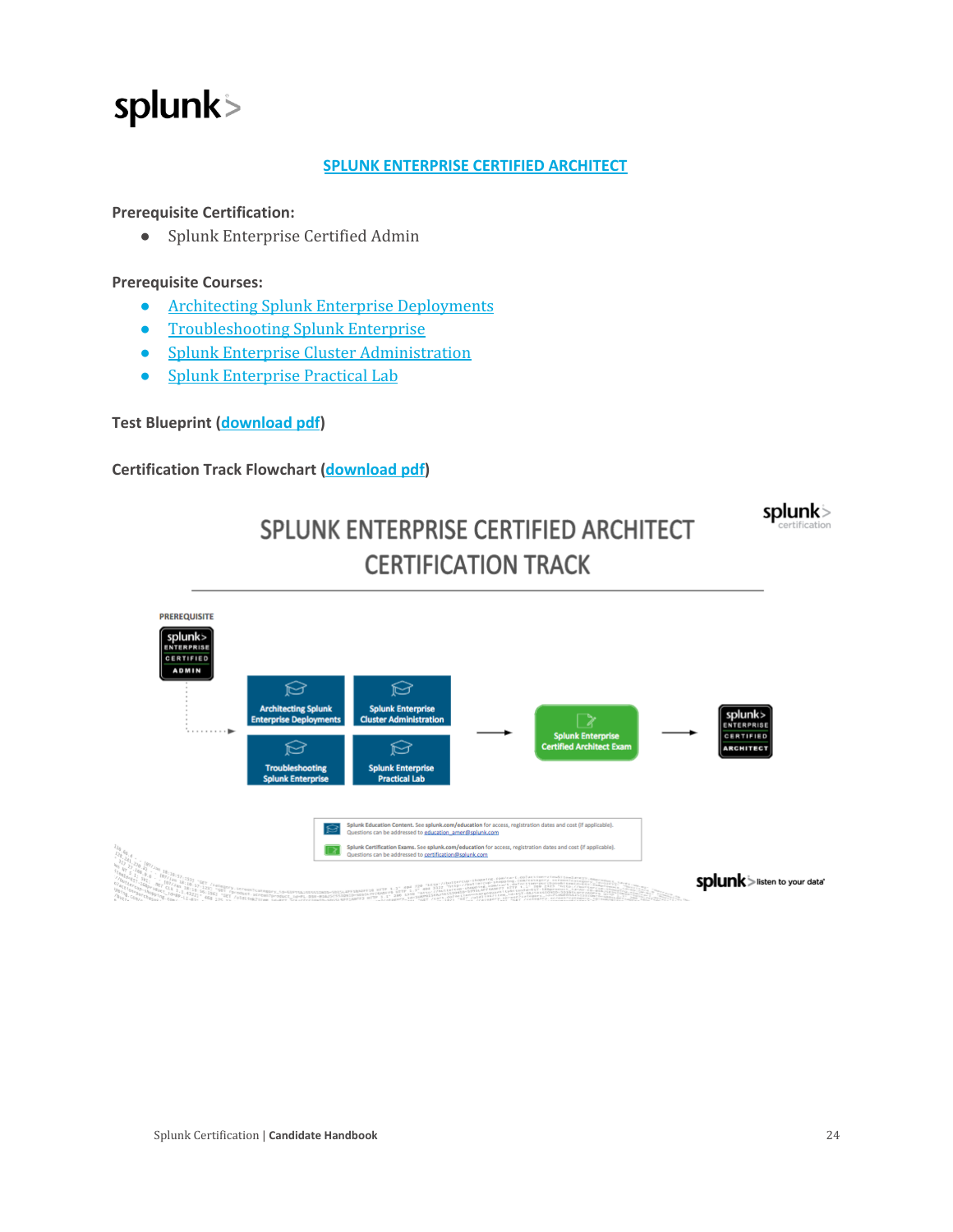#### **SPLUNK CERTIFIED [DEVELOPER](https://www.splunk.com/en_us/training/certification-track/splunk-certified-developer/overview.html)**

#### **Prerequisite Certification:**

● Splunk Enterprise Certified Admin

#### **Prerequisite Courses:**

- Creating [Dashboards](https://www.splunk.com/en_us/training/certification-track/splunk-certified-developer/creating-dashboards.html)
- Advanced Dashboards & [Visualizations](https://www.splunk.com/en_us/training/certification-track/splunk-certified-developer/advanced-dashboards-and-visualizations.html)
- [Building](https://www.splunk.com/en_us/training/certification-track/splunk-certified-developer/building-splunk-apps.html) Splunk Apps
- [Developing](https://www.splunk.com/en_us/training/certification-track/splunk-certified-developer/developing-with-splunks-java-and-python-sdks.html) with Splunk's REST API

**Test Blueprint [\(download](https://www.splunk.com/pdfs/training/Splunk-Test-Blueprint-Developer-v.1.1.pdf) pdf)**

#### **Certification Track Flowchart [\(download](https://www.splunk.com/pdfs/training/Splunk-Certified-Developer-Track.pdf) pdf)**



### **SPLUNK CERTIFIED DEVELOPER CERTIFICATION TRACK**

splunk>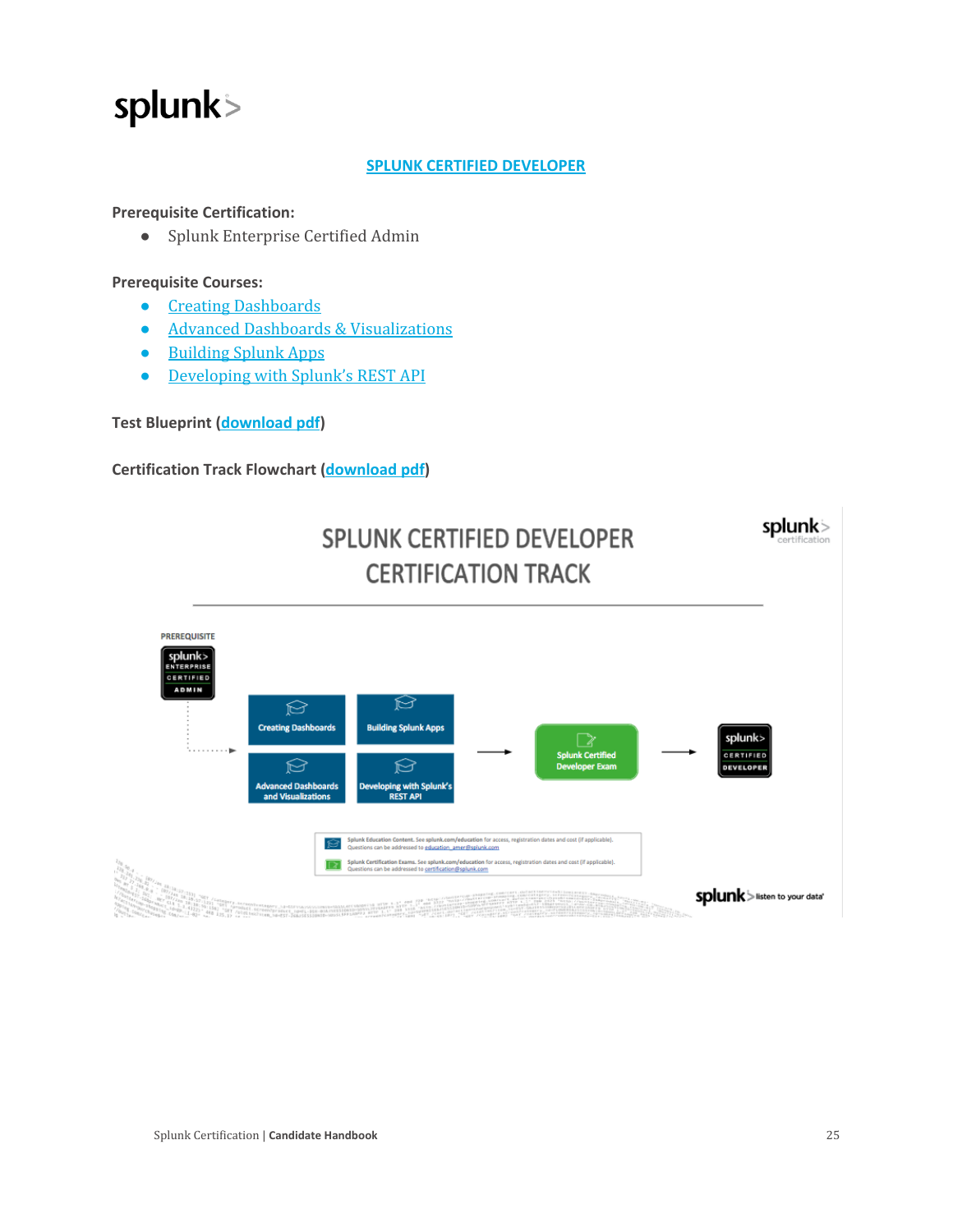#### **SPLUNK [ENTERPRISE](https://www.splunk.com/en_us/training/certification-track/splunk-es-certified-admin/overview.html) SECURITY CERTIFIED ADMIN**

**Prerequisite Certification:**

● None

**Prerequisite Courses:**

**EITHER**

- Splunk Enterprise System [Administration](https://www.splunk.com/en_us/training/courses/splunk-enterprise-system-administration.html)
- Splunk Enterprise [Data Administration](https://www.splunk.com/en_us/training/courses/splunk-enterprise-data-administration.html) **OR**
- Splunk Cloud [Administration](https://www.splunk.com/en_us/training/courses/splunk-cloud-administration.html)

**AND**

● [Administering](https://www.splunk.com/en_us/training/courses/administering-splunk-enterprise-security.html) Splunk Enterprise Security

**Test Blueprint [\(download](https://www.splunk.com/pdfs/training/Splunk-Test-Blueprint-ES-Admin-v.1.1.pdf) pdf)**

**Certification Track Flowchart [\(download](https://www.splunk.com/pdfs/training/Splunk-ES-Certified-Admin-Track.pdf) pdf)**

splunk>



### SPLUNK ENTERPRISE SECURITY CERTIFIED ADMIN **CERTIFICATION TRACK**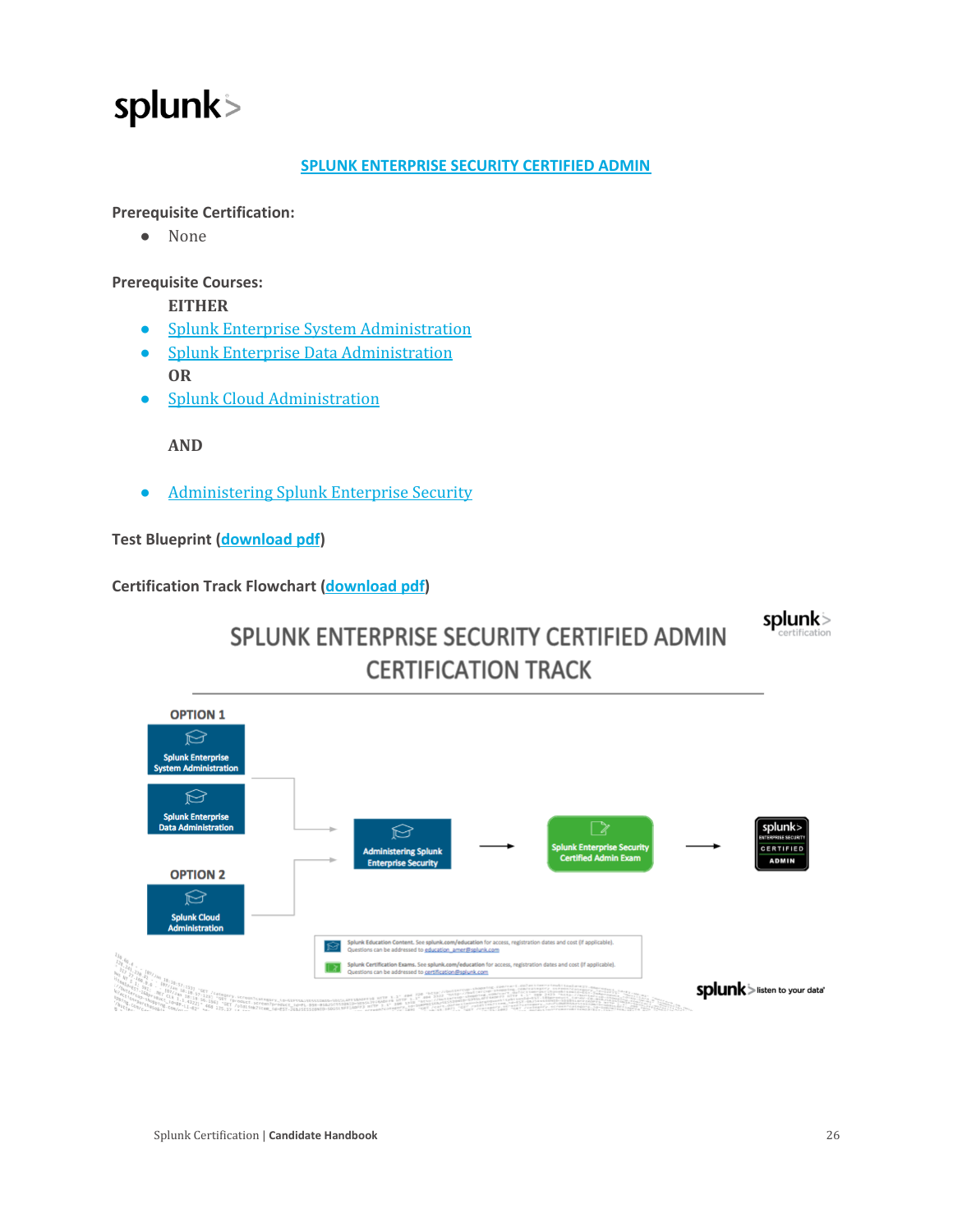#### **SPLUNK IT SERVICE [INTELLIGENCE](https://www.splunk.com/en_us/training/certification-track/splunk-itsi-certified-admin/overview.html) CERTIFIED ADMIN**

**Prerequisite Certification:**

● None

**Prerequisite Courses:**

**EITHER**

- Splunk Enterprise System [Administration](https://www.splunk.com/en_us/training/courses/splunk-enterprise-system-administration.html)
- Splunk Enterprise [Data Administration](https://www.splunk.com/en_us/training/courses/splunk-enterprise-data-administration.html) **OR**
- Splunk Cloud [Administration](https://www.splunk.com/en_us/training/courses/splunk-cloud-administration.html)

**AND**

● [Implementing](https://www.splunk.com/en_us/training/courses/implementing-splunk-it-service-intelligence.html) Splunk IT Service Intelligence

**Test Blueprint [\(download](https://www.splunk.com/pdfs/training/Splunk-Test-Blueprint-ITSI-Admin-v1.1.pdf) pdf)**

**Certification Track Flowchart [\(download](https://www.splunk.com/pdfs/training/Splunk%20ITSI%20Certified%20Admin%20Track.pdf) pdf)**

splunk>



### SPLUNK IT SERVICE INTELLIGENCE CERTIFIED ADMIN **CERTIFICATION TRACK**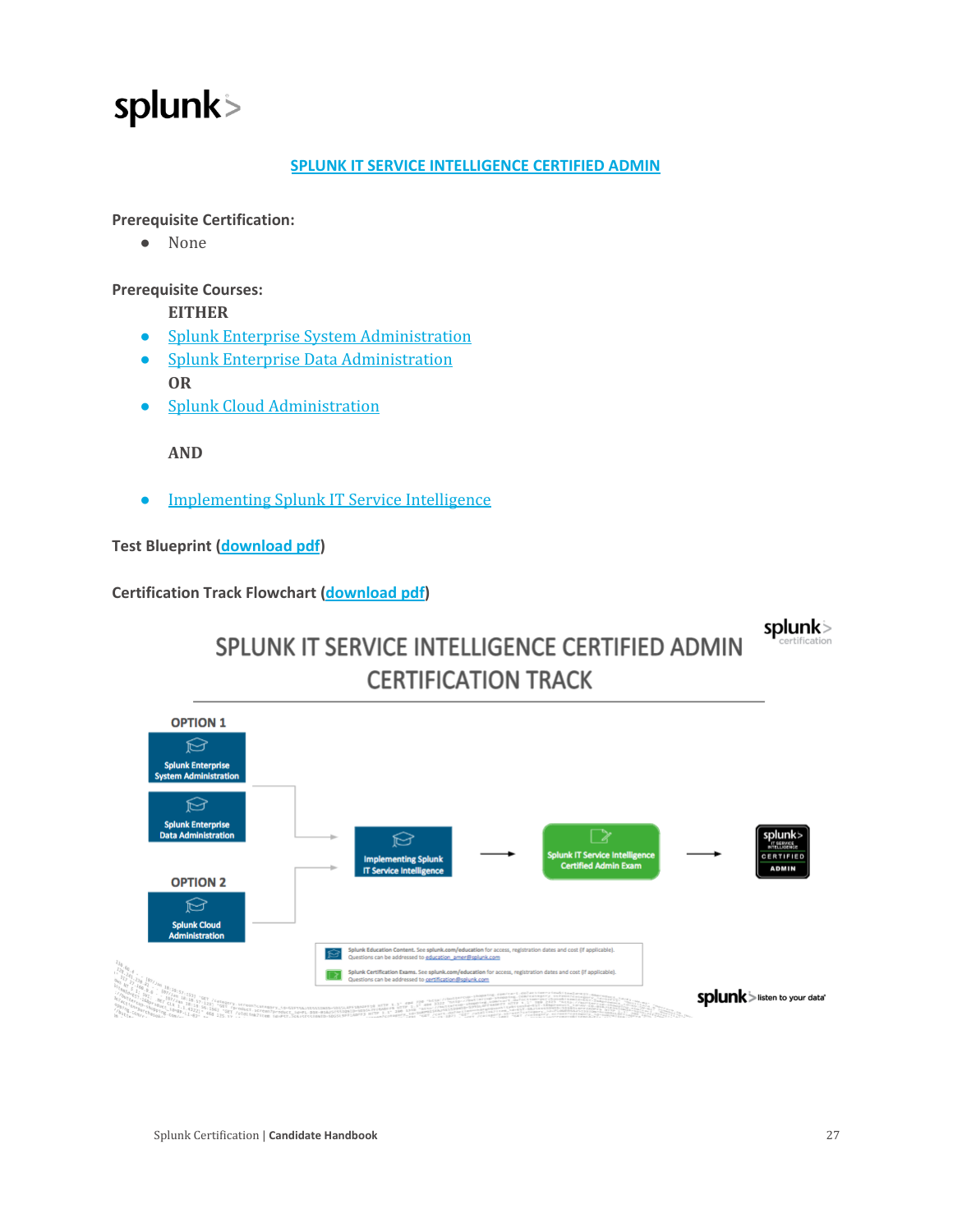### <span id="page-28-0"></span>**APPENDIX B**

We, at Splunk, strive to implement best practices for both exam development and delivery, in accordance with the National Commission for Certifying Agencies (NCCA).

Our exams are developed with the end‑user in mind (our candidates!) and, therefore, are written, reviewed, and evaluated by well-trained subject matter experts, Splunkers, in correlation with psychometric evaluation and guidance.

Our exams are regularly evaluated for performance as more candidates sit the exam, resulting in additional valuable data that we use for program maintenance and improvement.

**In short, we want our exams to live out our Splunk mission by being accessible, usable, and valuable to all!**

Looking for even more information regarding our rigorous exam development process? Review all nine steps in full detail [here.](https://www.splunk.com/pdfs/training/Splunk-Exam-Development-Cycle.pdf)